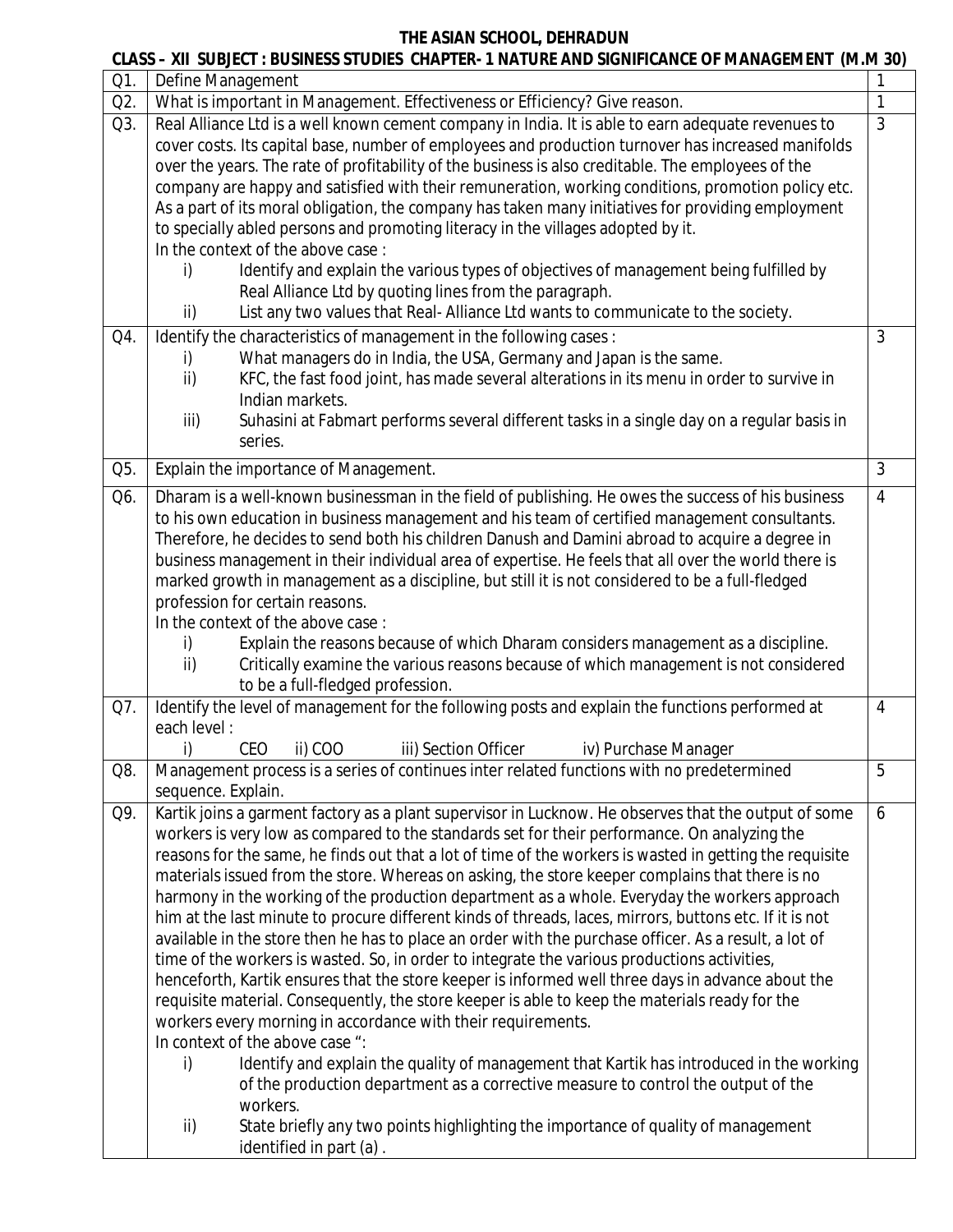|                | <b>CLASS – XII SUBJECT : BUSINESS STUDIES</b><br><b>CHAPTER- 2 PRINCIPLES OF MANAGEMENT (M.M 30)</b>                                                                                                                                                                                                                                         |                |
|----------------|----------------------------------------------------------------------------------------------------------------------------------------------------------------------------------------------------------------------------------------------------------------------------------------------------------------------------------------------|----------------|
| Q1.            | Principles of Management are formed by hit and trial method? Do you agree? Justify.                                                                                                                                                                                                                                                          |                |
| Q2.            | State any two points which highlights the nature of principle of management.                                                                                                                                                                                                                                                                 | 1              |
| Q3.            | Identify the technique of scientific management in which planning and production departments are                                                                                                                                                                                                                                             | 3              |
|                | segregated. Discuss in brief.                                                                                                                                                                                                                                                                                                                |                |
| Q4.            | Raj and Simran are both qualified eye surgeons and good friends. After obtaining a certificate of practice,<br>they decide to persue a career of their own choice. Raj starts an eye care centre in the city whereas Simram<br>joins a government hospital in a small village. They meet after a long time in a party. Raj invites Simran to | $\mathfrak{Z}$ |
|                | visit his eye care centre and she accepts his invitation. She observes at his clinic that there is a fixed place for<br>everything and everyone and it is present there so that there is no hinderance in the activities of the clinic.                                                                                                      |                |
|                | Also, Raj always tends to replace 'I' with 'We' in all his conversations with the staff members. Later on Raj                                                                                                                                                                                                                                |                |
|                | shares with her that he always deals with lazy sternly to send the message that everyone is equal in his eyes.<br>In context of the above case:                                                                                                                                                                                              |                |
|                | Identify and explain the various principles of management that Raj is applying for the successful<br>i)<br>management of his eye care centre.                                                                                                                                                                                                |                |
|                | ii)<br>List any two values that Simran wants do communicate to the society by taking up a job in a<br>village.                                                                                                                                                                                                                               |                |
| Q <sub>5</sub> | Develop and imaginary plan of differential piece rates to be introduced for the workers engaged in making<br>furniture.                                                                                                                                                                                                                      | 3              |
| Q6.            | Hritik is desirous of setting up a small factory to manufacture different kinds of eco-friendly packaging<br>materials. He proposes to adopt a logical approach to his business rather than hit and trail method as he                                                                                                                       | 4              |
|                | knows that this can result in tremendous saving of human energy as well as wastage of time and materials.                                                                                                                                                                                                                                    |                |
|                | He plans to adopt paternalistic style of management in practice in order to avoid any kind of class-conflict                                                                                                                                                                                                                                 |                |
|                | that may emerge between him and the workers. Moreover, he plans to seek the opinion of his workers                                                                                                                                                                                                                                           |                |
|                | before taking any important decision and also offers incentives to them for providing valuable suggestions                                                                                                                                                                                                                                   |                |
|                | for the business.                                                                                                                                                                                                                                                                                                                            |                |
|                | In context of the above case:                                                                                                                                                                                                                                                                                                                |                |
|                | Identify and explain the various principle of scientific management that Hritik plans to apply in<br>i)                                                                                                                                                                                                                                      |                |
|                | his business.<br>ii)<br>List any two values that he wants to communicate to the society by offering eco-friendly                                                                                                                                                                                                                             |                |
|                | packaging material.                                                                                                                                                                                                                                                                                                                          |                |
| Q7.            | Identify the principles of management violated in the following cases and explain them :                                                                                                                                                                                                                                                     | 4              |
|                | i) Raghav a manager, speaks to people at all levels, including his as well as other departments.                                                                                                                                                                                                                                             |                |
|                | ii)<br>Raghav, a manager, expects his subordinates to work for personal satisfaction and contentment,                                                                                                                                                                                                                                        |                |
|                | without any monetary reward.                                                                                                                                                                                                                                                                                                                 |                |
|                | iii)<br>Raghav, a manager, expects that his subordinate produces instant results, without giving him                                                                                                                                                                                                                                         |                |
|                | sufficient time to settle in the new environment.                                                                                                                                                                                                                                                                                            |                |
|                | iv)<br>Raghav, a manager, does not replaces competition with cooperation.                                                                                                                                                                                                                                                                    |                |
| Q8.            | Discuss the following techniques of scientific work study:                                                                                                                                                                                                                                                                                   | 5              |
|                | Time study ii) Motion Study<br>iii) Fatigue study<br>iv) Method Study Simplification and<br>i)<br>Standardization of work                                                                                                                                                                                                                    |                |
| Q9.            | Rajveer works as a plant superintendent in a carpet marking factory. In order to complete the export orders                                                                                                                                                                                                                                  | 6              |
|                | on time, the production manager asks him to make the workers work over time whereas the finance                                                                                                                                                                                                                                              |                |
|                | manager is strictly against this practice because it will increase the cost of production. Moreover, Rajveer                                                                                                                                                                                                                                 |                |
|                | feels that since the company is manufacturing handmade carpets as well as machine made carpet there is a                                                                                                                                                                                                                                     |                |
|                | lot of overlapping of activities. Therefore, there should be two separate divisions for both of them wherein                                                                                                                                                                                                                                 |                |
|                | each division should have its own in charge, plans and execution reasources.                                                                                                                                                                                                                                                                 |                |
|                | In context of the above case:                                                                                                                                                                                                                                                                                                                |                |
|                | a) Identify and explain the principle of management which is being violated.                                                                                                                                                                                                                                                                 |                |
|                | b) Also identify the principle of management that Rajveer feels should be implemented in the factory.<br>Give any two differences between the principle of management as identified in part (a) and part (b)<br>$\mathsf{C}$                                                                                                                 |                |
|                | respectively.                                                                                                                                                                                                                                                                                                                                |                |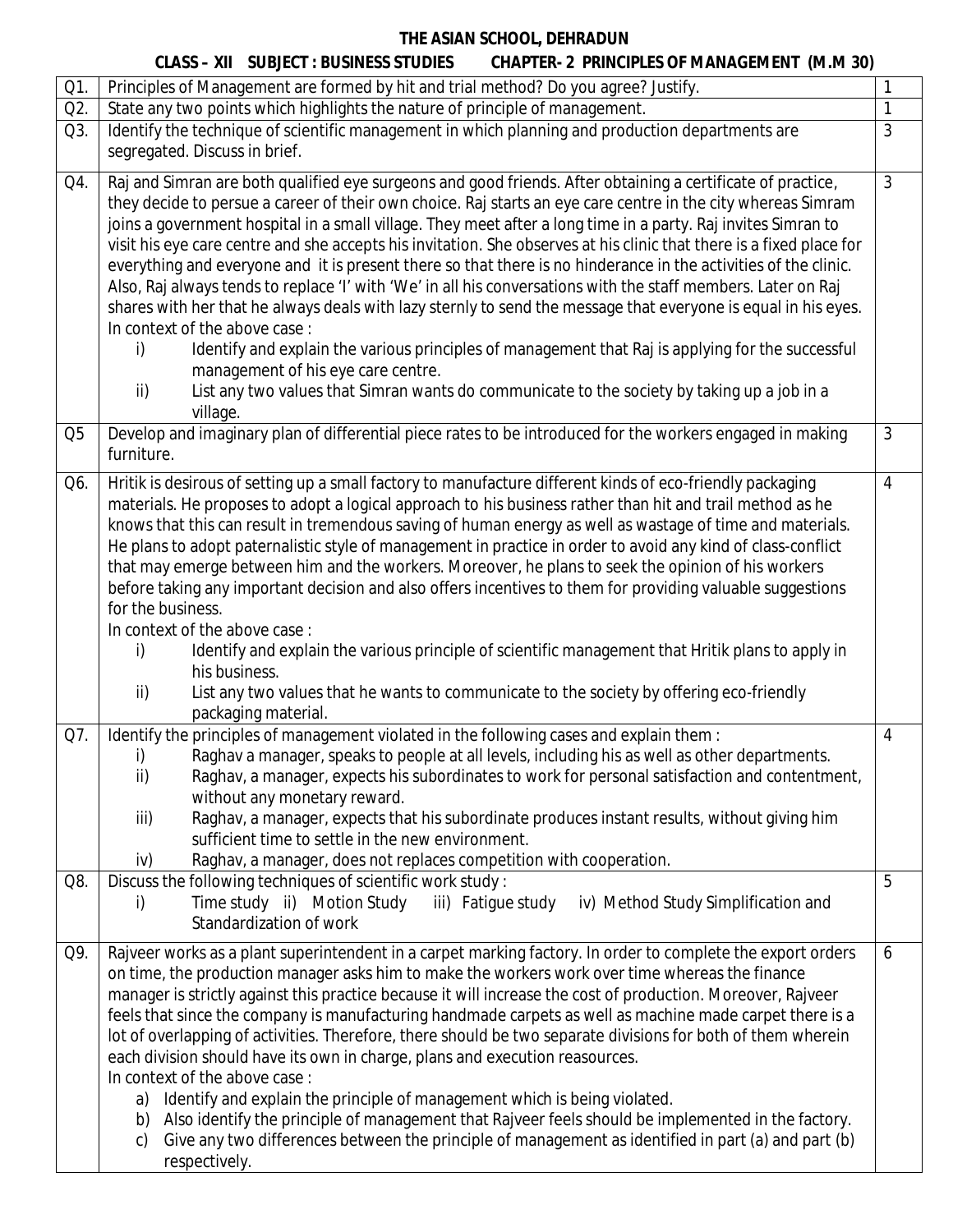|     | <b>CLASS 12</b>                     | <b>SUBJECT : BUSINESS STUDIES</b>                                                                                                                                                                                                                                           | <b>CHAPTER- 3 Business Environment</b>                                                                                                                                                                                                                                                                                                                                                                                                                                                                                                                                                                                                                                                                                                                                                                                                                                                                                                                                                           | (M.M.30)        |  |
|-----|-------------------------------------|-----------------------------------------------------------------------------------------------------------------------------------------------------------------------------------------------------------------------------------------------------------------------------|--------------------------------------------------------------------------------------------------------------------------------------------------------------------------------------------------------------------------------------------------------------------------------------------------------------------------------------------------------------------------------------------------------------------------------------------------------------------------------------------------------------------------------------------------------------------------------------------------------------------------------------------------------------------------------------------------------------------------------------------------------------------------------------------------------------------------------------------------------------------------------------------------------------------------------------------------------------------------------------------------|-----------------|--|
| Q1. |                                     | Give an example of general forces of Business Environment.                                                                                                                                                                                                                  |                                                                                                                                                                                                                                                                                                                                                                                                                                                                                                                                                                                                                                                                                                                                                                                                                                                                                                                                                                                                  | 1               |  |
| Q2. | Define Globalization.               |                                                                                                                                                                                                                                                                             |                                                                                                                                                                                                                                                                                                                                                                                                                                                                                                                                                                                                                                                                                                                                                                                                                                                                                                                                                                                                  | 1               |  |
| Q3. |                                     | Explain two impacts of changing government policy on business and industry.                                                                                                                                                                                                 |                                                                                                                                                                                                                                                                                                                                                                                                                                                                                                                                                                                                                                                                                                                                                                                                                                                                                                                                                                                                  | 3               |  |
| Q4. |                                     | Explain two reasons why is it important to understand Business Environment.                                                                                                                                                                                                 |                                                                                                                                                                                                                                                                                                                                                                                                                                                                                                                                                                                                                                                                                                                                                                                                                                                                                                                                                                                                  | $\mathfrak{Z}$  |  |
| Q5. | b)                                  | technologies to works as a catalyst in this regard.<br>a) Identify the relevant feature of business environment being discussed above.<br>understanding by managers.                                                                                                        | Eco-friendly products are gaining power as the consumer' awareness about environmental issues has<br>increased over the years and they are conscious about choosing products that do not have adverse effects<br>on the environment. They are now more conscious about the carbon emission and climate change effects,<br>and want themselves to be 'seen' as a green advocate among their peers. In such a scenario, it has become a<br>challenge for the companies as they have to not only meet the needs of the consumers but also ensure that<br>their products are safe and environment friendly. As a result, there is growing need for better and advanced<br>Describe briefly any three points which highlight the importance of business environment and its                                                                                                                                                                                                                           | $\mathfrak{Z}$  |  |
| Q6. |                                     | anywhere but in the Indian outlets of McDonalds.<br>Identify and explain the relevant feature of business environment being discussed above.                                                                                                                                | It is interesting to know that the menu items of the multinational food chains are customized to suit the<br>general palates of the local people in the region. When McDonald's started its business in India in the year<br>1996, the company went through a complete localization strategy. McDonald's changed its product menu to<br>accommodate the vegetable burger given the large vegetarian population. It also altered its store design and<br>even reduced the product price by close to fifteen per cent. Also, the 'McAloo Tikki burger' is not available                                                                                                                                                                                                                                                                                                                                                                                                                            | $\overline{4}$  |  |
| Q7. |                                     | 1991 that are being referred to by quoting lines from the paragraph.                                                                                                                                                                                                        | 'Zero Defect Zero Effect' (ZED) is a slogan coined by the Prime Minister of India, Narendra Modi with<br>reference to the Make in India initiative launched by the government. The slogan reflects the efficiency of<br>production processes; ie. The products have no defects and the process through which the product is made<br>has zero adverse environmental and ecological effects. The ZED model aims to make India the manufacturing<br>hub of the world and prevent the products developed in India from being rejected by the global market.<br>Moreover, before the initiative was launched, the limits of foreign direct investment in various sectors had<br>been relaxed. The application for licences was made available online and the validity of licences was<br>increased to three years. Various other norms and procedures were also relaxed by the government.<br>In the light of the above paragraph, identify and explain the major component of New Economic Policy of | $\overline{4}$  |  |
| Q8. | In context of the above case:<br>b) | a) Define the term 'Business Environment'.                                                                                                                                                                                                                                  | Kapil Sharma is working as the Country Head of a company which owns a chain of malls under the name of<br>'Virtuoso' in the various parts of India. Through an analysis report of the business environment, it has been<br>brought to his notice that in the coming years, shopping at a mall will not be a necessity for the purchases<br>can be made online from anywhere and at any time with ease and at the consumer's convenience. Hence,<br>malls will have to provide much more than shopping to be able to attract customers. So, offering more<br>spaces to socialize, host events and concerts, and provide ample Food and Beverage options.<br>Consequently the share of entertainment segment and Food and Beverage segment in the overall mall space<br>is increased by 20%. As a result, the company gains enormously by getting the first mover advantage.<br>Explain the terms 'Threats' and 'Opportunities' by quoting lines from the paragraph.                               | $\vert 4 \vert$ |  |
| Q9. | I)<br>ii)                           | The court passed an order to ban polythene bags as :<br>a) These bags create many environmental problems which affect the life of people.<br>b) Society at large is more concerned about eh quality of life.<br>Incomes are rising and people can afford to buy these bags. | The government decided to give a subsidy to the jute industry in order to promote this business. As a result -<br>Innovative techniques are being developed to manufacture jute bags at low rates.<br>Identify the different dimensions of business environment by quoting lines from the above particulars.                                                                                                                                                                                                                                                                                                                                                                                                                                                                                                                                                                                                                                                                                     | 4               |  |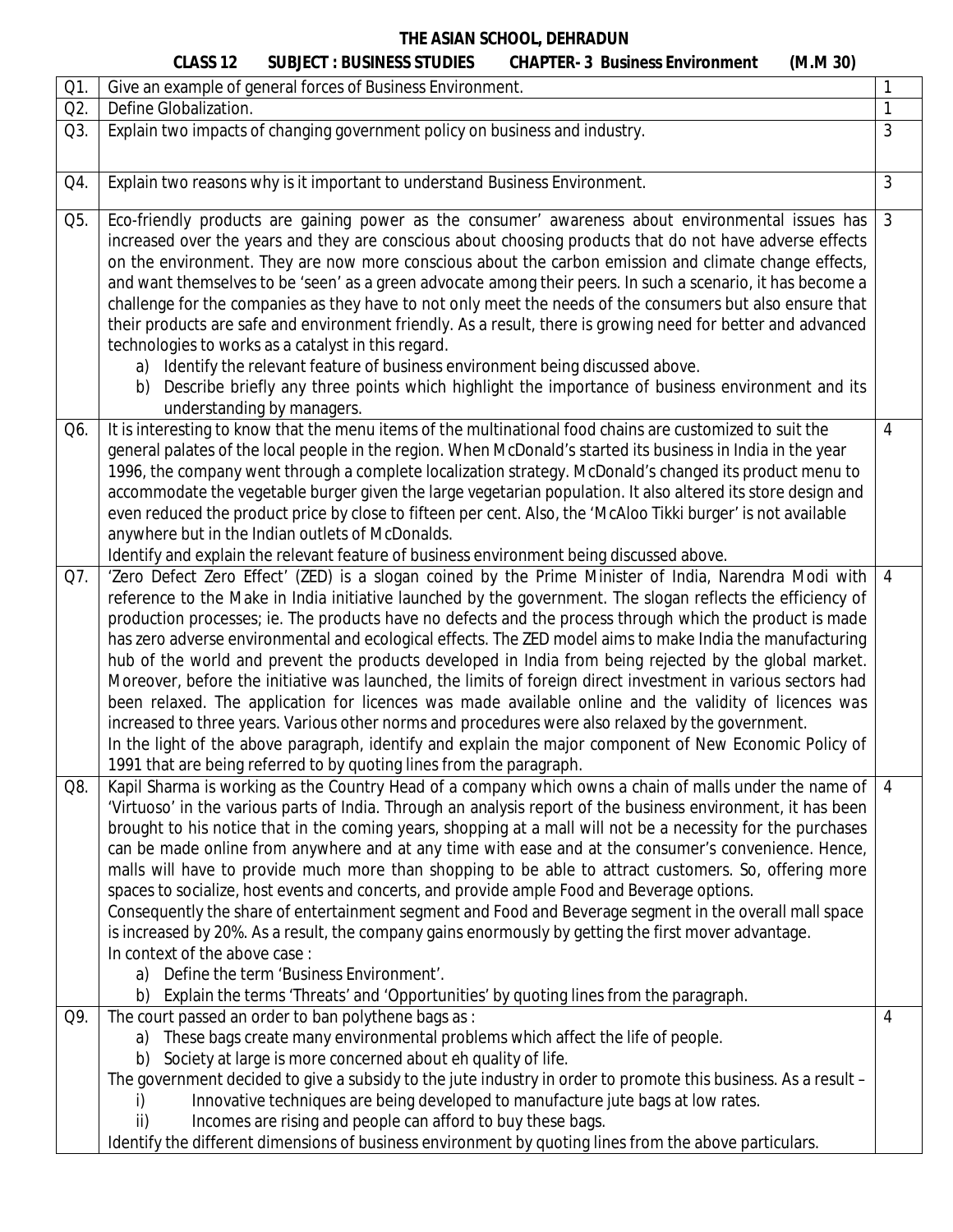|     | <b>CHAPTER- 4 Planning</b><br><b>CLASS - XII</b><br><b>SUBJECT - BUSINESS STUDIES</b><br>(M.M.30)                                                                                                                                                                                                                                                                                                                                                                                                                                                                                                                                                                                                                                                                                                                                                                                                                                                                                                                                                                                                                                                                                                                                                                                                                                                                                                                                                                                                                                                                                                                                                                                                                                                                                       |                |
|-----|-----------------------------------------------------------------------------------------------------------------------------------------------------------------------------------------------------------------------------------------------------------------------------------------------------------------------------------------------------------------------------------------------------------------------------------------------------------------------------------------------------------------------------------------------------------------------------------------------------------------------------------------------------------------------------------------------------------------------------------------------------------------------------------------------------------------------------------------------------------------------------------------------------------------------------------------------------------------------------------------------------------------------------------------------------------------------------------------------------------------------------------------------------------------------------------------------------------------------------------------------------------------------------------------------------------------------------------------------------------------------------------------------------------------------------------------------------------------------------------------------------------------------------------------------------------------------------------------------------------------------------------------------------------------------------------------------------------------------------------------------------------------------------------------|----------------|
| Q1. | Why do managers must have a foresight and intelligence while planning.                                                                                                                                                                                                                                                                                                                                                                                                                                                                                                                                                                                                                                                                                                                                                                                                                                                                                                                                                                                                                                                                                                                                                                                                                                                                                                                                                                                                                                                                                                                                                                                                                                                                                                                  | 1              |
| Q2. | Why is planning considered to be rigid?                                                                                                                                                                                                                                                                                                                                                                                                                                                                                                                                                                                                                                                                                                                                                                                                                                                                                                                                                                                                                                                                                                                                                                                                                                                                                                                                                                                                                                                                                                                                                                                                                                                                                                                                                 | $\mathbf{1}$   |
| Q3. | Explain the limitation of 'Planning does not guarantee Success'.                                                                                                                                                                                                                                                                                                                                                                                                                                                                                                                                                                                                                                                                                                                                                                                                                                                                                                                                                                                                                                                                                                                                                                                                                                                                                                                                                                                                                                                                                                                                                                                                                                                                                                                        | 3              |
| Q4. | Give any three differences between single use and standing plans.                                                                                                                                                                                                                                                                                                                                                                                                                                                                                                                                                                                                                                                                                                                                                                                                                                                                                                                                                                                                                                                                                                                                                                                                                                                                                                                                                                                                                                                                                                                                                                                                                                                                                                                       | $\mathfrak{Z}$ |
| Q5. | Arush joins as a sales manager of a company dealing in nature-therapy products. Being proficient in his work,<br>he knew that without good planning he will not be able to organize, direct, control or perform any of the<br>other managerial functions efficiently and effectively. Only on the basis of sales forecasting, he would assist<br>in the preparation of the annual plans for its production and sales. Besides, he will have to prepare sales<br>plans regularly on weekly, monthly, quarterly and half yearly basis. While preparing the sales forecasts, he<br>undertakes intellectual thinking involving foresight, visualization and issued judgment rather than wishful<br>thinking or guess work. Most importantly, all these planning activities will be meaningful only if they will<br>coincide with the purpose for which the business is being carried out.<br>In context of the above case, identify the various features of planning highlighted in the above paragraph by<br>quoting lines from it.                                                                                                                                                                                                                                                                                                                                                                                                                                                                                                                                                                                                                                                                                                                                                        | $\mathfrak{Z}$ |
| Q6. | Suhasini, a home science graduate from a reputed college, has recently done a cookery course. She wished<br>to start her own venture with a goal to provide 'health food' at reasonable prices. She discussed her idea<br>with her teacher (mentor) who encouraged her. After analyzing various options for starting her business<br>venture, they short listed the option to sell ready made and 'ready to make' vegetable shakes and sattu milk<br>shakes. Then, they weighed the pros and cons of both the short listed options.<br>Name the function of management being discussed above and give any one of its characteristics.<br>a)<br>Also briefly discuss any three limitations of the function discussed in the case.                                                                                                                                                                                                                                                                                                                                                                                                                                                                                                                                                                                                                                                                                                                                                                                                                                                                                                                                                                                                                                                        | $\overline{4}$ |
| Q7. | 'Agile Ltd' is a well-known automobile manufacturing company in India. The company plans to increase the<br>sale of its sedan cars by 20% in the next quarter. In order to achieve the desired target, the marketing team<br>of the company considers the impact of policy of the government towards diesel vehicles and the level of<br>competition in this segment of cars. They explore the various available options like offering more discounts<br>to dealers and customers, providing more customer friendly finance options, lucky draws on test drives,<br>increasing advertising, offering more of free accessories on the purchase of the car, etc. A thought analysis of<br>the various available options is done keeping in view the car, etc. A thorough analysis of the various available<br>options is done keeping in view the relative viability of each option. The company decides to pursue the<br>option of offering more discount to dealers and customers in order to boost the sale of sedan cars. In order<br>to implement the plan, they determine the various discount packages and communicate the same of their<br>product dealers. To make the prospective consumers aware about the new available benefits,<br>advertisements are made through various sources of print and electronic media. The market analysts of the<br>company keep a close watch on the revenue from the sedan cars to study the effects of new initiatives by<br>the company to promote its sales.<br>In context of the above case:<br>Name the function of management described in the above paragraph.<br>i)<br>Identify and explain the various steps involved in process the function of management as<br>ii)<br>identified in part (a) by quoting lines from the paragraph. | $\overline{4}$ |
| Q8. | 'Apna Ghar,' a company dealing in consumer durables, plans to increase the sale of its products by 25%<br>around Diwali this year. Moreover, in order to cash on the implementation of the seventh pay commission<br>by that time, which is likely to raise the income of 47 lakh serving employees of the Central Government and<br>52 Lakh pensioners, the company has created 30 advertisement films which will be aired across 85 national<br>and regional channels until Diwali.<br>In context of the above case:<br>Identify the two different types of plans that 'Apna Ghar' proposes to implement by quoting lines<br>a)<br>from the paragraph.<br>Distinguish between the two types of plans an identified in part (i)<br>b)                                                                                                                                                                                                                                                                                                                                                                                                                                                                                                                                                                                                                                                                                                                                                                                                                                                                                                                                                                                                                                                  | 5              |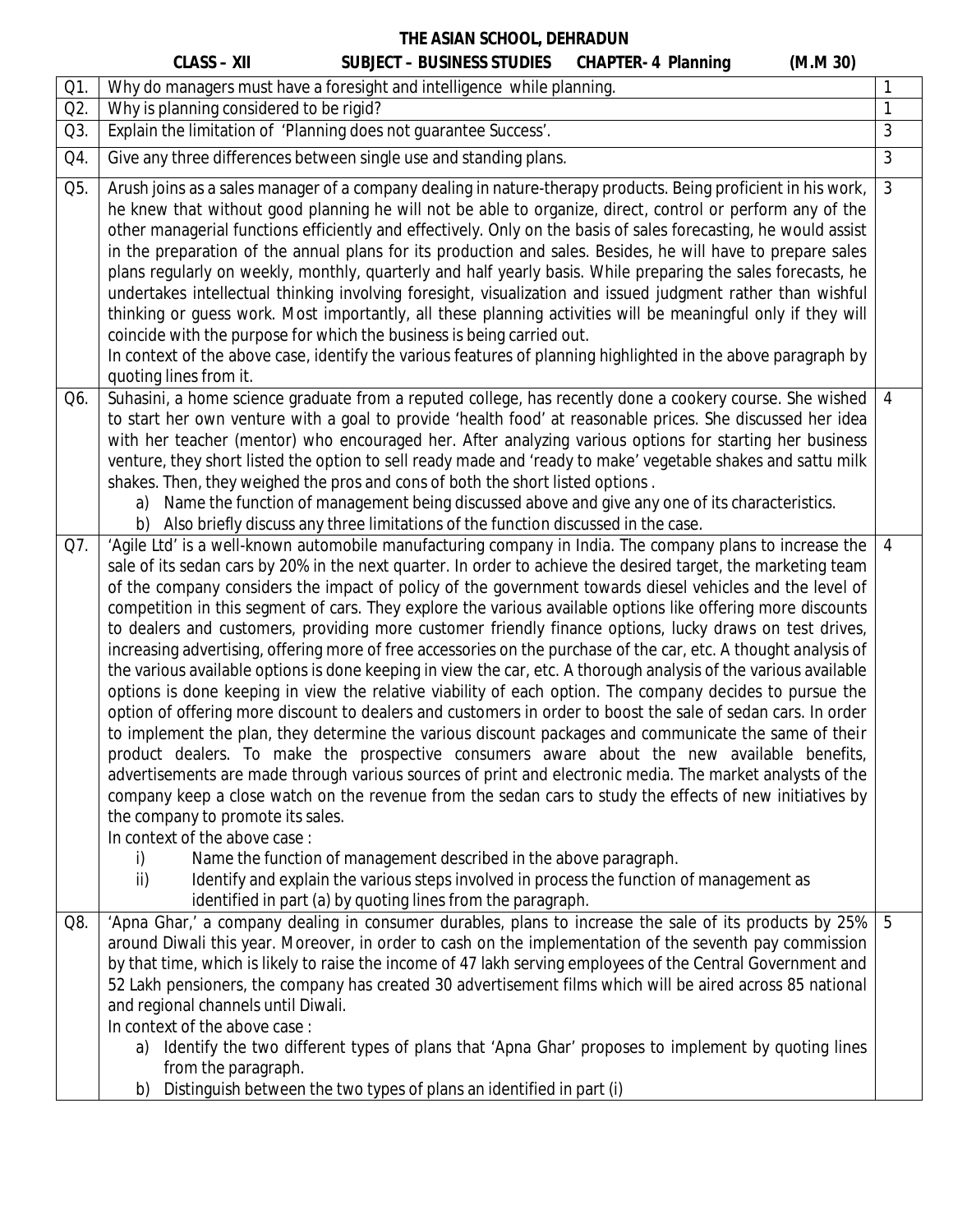Q9. Two years ago, Madhu completed her degree in food technology. She worked for sometime in a company that manufactured chutneys, pickles and murabbas. She was not happy in the company and decided to have her own organic food processing unit for the same. She set the objectives and the targets and formulated an action plan to achieve the same. One of her objectives was to earn 10% profit on the amount invested in the first year. It was decided that raw materials like fruits, vegetables, spices, etc. will be purchased on three months credit from farmers cultivating only organic crops. She also decided to follow the steps required for marketing of the products through her own outlets. She appointed activities were to be carried out. Mohan also prepared a statement shoinwg the number of workers that will be required in the factory throughout the year. Madhu informed Mohan about her area wise sales target for different products for the forthcoming quarter. While working on the production table, a penalty of Rs 100 per day for not wearing caps, gloves and apron was announced. Quoting lines from the above paragraph, identify and explain the different types of plans discussed. 6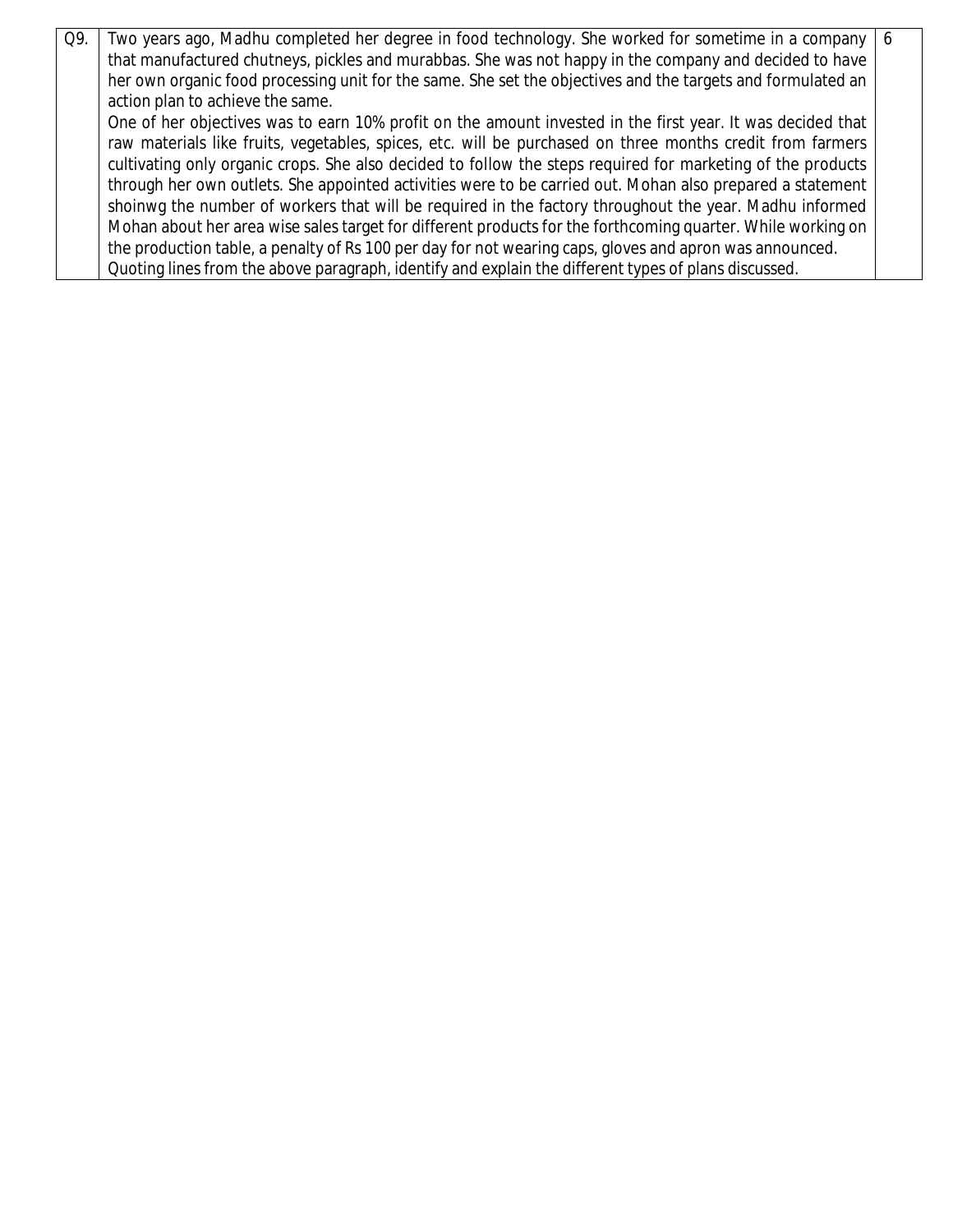| π            | II |  |
|--------------|----|--|
| ΔS<br>↖<br>◝ | 1  |  |
|              |    |  |

# **CLASS : XII SUBJECT : BUSINESS STUDIES CHAPTER-** 5 Organizing

| (M.M 30) |
|----------|
|----------|

| Q1. | Define Organizing.                                                                                                                                                                                                                                                                                                                                                                                                                                                                                                                                                                                                                                                                                                                                                                                                                                                                                | 1              |
|-----|---------------------------------------------------------------------------------------------------------------------------------------------------------------------------------------------------------------------------------------------------------------------------------------------------------------------------------------------------------------------------------------------------------------------------------------------------------------------------------------------------------------------------------------------------------------------------------------------------------------------------------------------------------------------------------------------------------------------------------------------------------------------------------------------------------------------------------------------------------------------------------------------------|----------------|
| Q2. | What do you mean by span of management.                                                                                                                                                                                                                                                                                                                                                                                                                                                                                                                                                                                                                                                                                                                                                                                                                                                           | $\mathbf{1}$   |
| Q3. | Explain the steps in the process of organizing.                                                                                                                                                                                                                                                                                                                                                                                                                                                                                                                                                                                                                                                                                                                                                                                                                                                   | $\mathfrak{Z}$ |
| Q4. | Royale Publishers started as a small printing press ten years ago. The owner Mr. Rohit used to select authors<br>read their books, and looks after marketing. He had appointed few executives to help him for routine jobs. In<br>due course, the business grew and today Royale Publishers is one of the leading publishers in the country.<br>The business has seen various organizational changes over he period. Earlier all the functions of business<br>were controlled by Mr. Rohit but today there are professionals responsible for taking decisions and<br>controlling editing, printing, marketing etc.<br>a) What type of organization was Royale Publishers ten years ago?<br>b) Explain any three advantages of such an organization.                                                                                                                                               | $\mathfrak{Z}$ |
| Q5. | Differentiate between authority, Responsibility and Accountability on the basis of (i) Origin (ii) Flow.                                                                                                                                                                                                                                                                                                                                                                                                                                                                                                                                                                                                                                                                                                                                                                                          | 3              |
| Q6. | 'If a superior shares his/her responsibility, the responsibility is performed by two however if the power of<br>decision making is shared with all levels of management, the responsibility is performed by many'.<br>Identify the two concepts in the given statement.<br>a)<br>b) Explain the above concepts and their benefits.                                                                                                                                                                                                                                                                                                                                                                                                                                                                                                                                                                | $\overline{4}$ |
| Q7. | Sudhir is working as a purchase manager in a power sector company. All his subordinates hold him in high<br>regard for his exceptional managerial skills. On one hand, as a manager, he is a tough task master and<br>expects strict compliance to the organizational rules and procedures from his subordinates. On the other<br>hand, he makes conscious efforts to develop rapport with his subordinates by interacting freely with them<br>during the lunch breaks in the cafeteria. Many a times these chit chats helps him to get an insight into the<br>views and opinions of his team members about the policies of the organization.<br>In the context of the case:<br>Identify and explain the two types of organizations have been discussed.<br>i)<br>State any three differences differences between the types of organizations as identified in part<br>ii)<br>(a) of the question. | $\overline{4}$ |
| Q8. | Explain the importance of Organizing.                                                                                                                                                                                                                                                                                                                                                                                                                                                                                                                                                                                                                                                                                                                                                                                                                                                             | 5              |
| Q9  | The activities and employees in 'Elegance Pvt. Ltd', a footwear manufacturing company can be broadly<br>grouped into five departments namely; production, purchase, marketing, accounts and personnel. Over the<br>years the company has grown and expanded its operations manifolds. The company now intends to diversity<br>into leather bags segment. So its management has decided to restructure its operations. They plan to create<br>separate product divisions for each product line wherein the functioning of each division will be further<br>divided into five departments namely; production, purchase, marketing, accounts and personnel.<br>In context of the above case:<br>How is the company's future organizational structures likely to be different from the existing one? State any<br>three points of differences between the two types of organizational structures.     | 6              |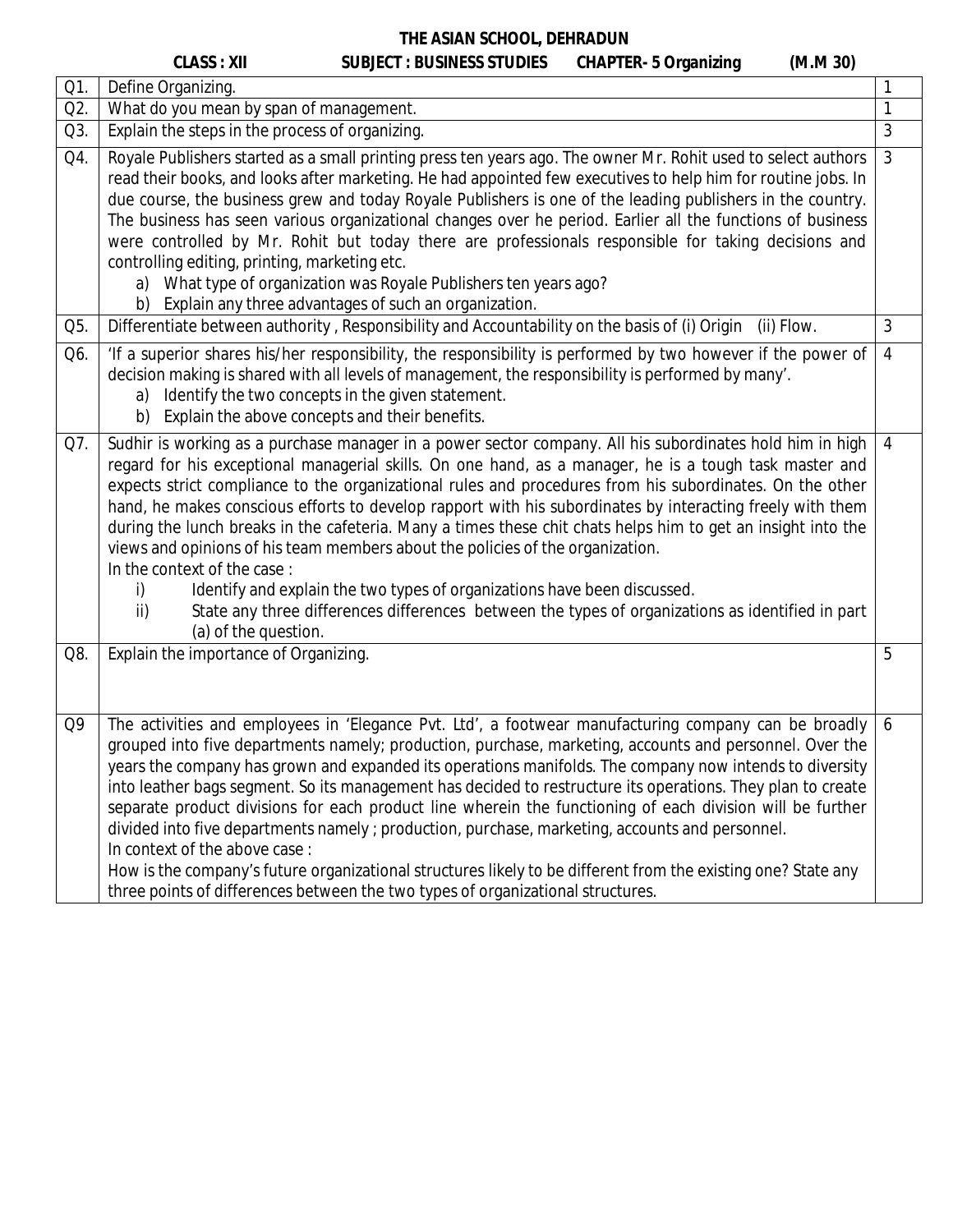|     | <b>CLASS: XII</b>                              | <b>SUBJECT : BUSINESS STUDIES</b>                                                  | <b>SUBJECT: CHAPTER- 6 Staffing</b>                                                                                                                                                                                        | (M.M.30) |                |
|-----|------------------------------------------------|------------------------------------------------------------------------------------|----------------------------------------------------------------------------------------------------------------------------------------------------------------------------------------------------------------------------|----------|----------------|
| Q1. |                                                |                                                                                    | Name the management function which is responsible for filling and keeping filled the positions in the                                                                                                                      |          | $\mathbf{1}$   |
|     | organizational structure.                      |                                                                                    |                                                                                                                                                                                                                            |          |                |
| Q2. |                                                | State the meaning of Human Resource Management.                                    |                                                                                                                                                                                                                            |          | $\mathbf{1}$   |
| Q3. | Explain the importance of staffing.            |                                                                                    |                                                                                                                                                                                                                            |          | 3              |
| Q4. | Explain staffing as part of HRM.               |                                                                                    |                                                                                                                                                                                                                            |          | $\overline{3}$ |
| Q5. |                                                |                                                                                    | Mrs. Rajlaxmi is working as the Human Resoruce Consultant in a firm that manufactures cosmetics, which is                                                                                                                  |          | $\mathfrak{Z}$ |
|     |                                                |                                                                                    | facing a problem of high employee turnover. The CEO of the company has invited suggestion from her for                                                                                                                     |          |                |
|     |                                                |                                                                                    | retaining the talented employees and reducing the employee turnover. Mrs. Rajlaxmi recommends that the                                                                                                                     |          |                |
|     |                                                |                                                                                    | good employees be rewarded in a way that it creates a feeling of ownership among the employees and at                                                                                                                      |          |                |
|     |                                                | the same time, makes them contribute towards the growth of the organization.       |                                                                                                                                                                                                                            |          |                |
|     | a)<br>the company.                             |                                                                                    | Identify the incentive and explain the type which has been suggested by Mrs. Rajlaxmi to the CEO of                                                                                                                        |          |                |
|     |                                                | b) Also explain any two other incentives of the same type.                         |                                                                                                                                                                                                                            |          |                |
|     | $\mathsf{C}$                                   | Mention any two duties of human resource manager.                                  |                                                                                                                                                                                                                            |          |                |
| Q6. |                                                |                                                                                    | Atul, the Assistant Manager, Vikas, the Marketing Head and Leena, the Human Resource Manager of Montac                                                                                                                     |          | 4              |
|     |                                                | Enterprises Ltd. Decided to leave the company.                                     |                                                                                                                                                                                                                            |          |                |
|     |                                                |                                                                                    | The Chief Executive Officer of the company called the Human Resource Manager. Leena and requested her                                                                                                                      |          |                |
|     |                                                |                                                                                    | to fill up the vacancies before leaving the organization. Leena suggested that her subordinate Miss Rama                                                                                                                   |          |                |
|     |                                                |                                                                                    | Wadhwa is very competent and trust worthy and if she could be moved up in the hierarchy, she would do                                                                                                                      |          |                |
|     |                                                |                                                                                    | the needful. The Chief Executive Officer agreed for the same. Miss Rama Wadhwa contacted Smith                                                                                                                             |          |                |
|     |                                                |                                                                                    | Recruiters who advertised for the post of marketing head for Montac Enterprices Ltd. They were able to                                                                                                                     |          |                |
|     | unsolicited applications lying in the officer. |                                                                                    | recruit a suitable candidate for the company. Atul's vacancy was filled up by screening the database of                                                                                                                    |          |                |
|     | a)                                             |                                                                                    | Name the internal/external sources of recruitment used by Montac Enterprises. Ltd to fill up the                                                                                                                           |          |                |
|     | above stated vacancies.                        |                                                                                    |                                                                                                                                                                                                                            |          |                |
|     |                                                | b) Also state any one merit of each of the above identified source of recruitment. |                                                                                                                                                                                                                            |          |                |
| Q7. |                                                |                                                                                    | Prashant, the Director of a company, is planning to manufacture rugs for utilizing waste materials from one                                                                                                                |          | $\overline{4}$ |
|     |                                                |                                                                                    | of his garment factories. He decided that this manufacturing unit will be set-up in a rural area so that people                                                                                                            |          |                |
|     |                                                |                                                                                    | of that area will have more job opportunities. For this, he wanted four different heads for Sales, Accounts,                                                                                                               |          |                |
|     |                                                |                                                                                    | Purchase and Production Departments. He decided that one of them will be a differently-abled person,                                                                                                                       |          |                |
|     |                                                | advertisement in the newspaper for the above vacancies.                            | another from a minority community and one from a disadvantages section of society. He gave an                                                                                                                              |          |                |
|     | I)                                             |                                                                                    | Identify and state the next three steps Prashant has to follow in the staffing process after                                                                                                                               |          |                |
|     |                                                | advertising for the above vacancies.                                               |                                                                                                                                                                                                                            |          |                |
|     | $\parallel$                                    |                                                                                    | Identify any two values that Prashant wants to communicate by setting up this manufacturing                                                                                                                                |          |                |
|     | unit.                                          |                                                                                    |                                                                                                                                                                                                                            |          |                |
| Q8. |                                                |                                                                                    | Deeksha is the general manager of a firm offering Telemarketing services. Telemarketing is a method of                                                                                                                     |          | 5              |
|     |                                                |                                                                                    | direct marketing in which a representative of the company solicits prospective customers to buy products or                                                                                                                |          |                |
|     |                                                |                                                                                    | services, either over the phone or through a subsequent face to face, or Web conferencing appointment                                                                                                                      |          |                |
|     |                                                |                                                                                    | scheduled during the call. Deeksha ensures that all the call centre representatives are well versed with the<br>local languages so that they can interact effectively with the prospective buyers. Moreover, the employees |          |                |
|     |                                                |                                                                                    | are provided training to improve upon their troubleshooting skills so that they do not spend too much time                                                                                                                 |          |                |
|     |                                                |                                                                                    | with every customer. By acquiring these skills the callers are able to add value to their message and also                                                                                                                 |          |                |
|     |                                                |                                                                                    | shorten the call durations, leading to increased customer satisfaction and profitability of the business.                                                                                                                  |          |                |
|     |                                                |                                                                                    | As a part of the firm's policy, Deeksha encourages women, persons from backward communities and persons                                                                                                                    |          |                |
|     |                                                | with special abilities to assume responsible positions in the organization.        |                                                                                                                                                                                                                            |          |                |
|     | In context of the above case:                  |                                                                                    |                                                                                                                                                                                                                            |          |                |
|     | i)                                             |                                                                                    | Identify the type of communication barriers that Deeksha is able to overcome by ensuring that                                                                                                                              |          |                |
|     |                                                | all the call centre representatives are well versed with the local languages.      |                                                                                                                                                                                                                            |          |                |
|     | ii)                                            | What are benefits of training employees to an organization?                        |                                                                                                                                                                                                                            |          |                |
|     | iii)                                           | List any two values that the firm wants to communicate to the society.             |                                                                                                                                                                                                                            |          |                |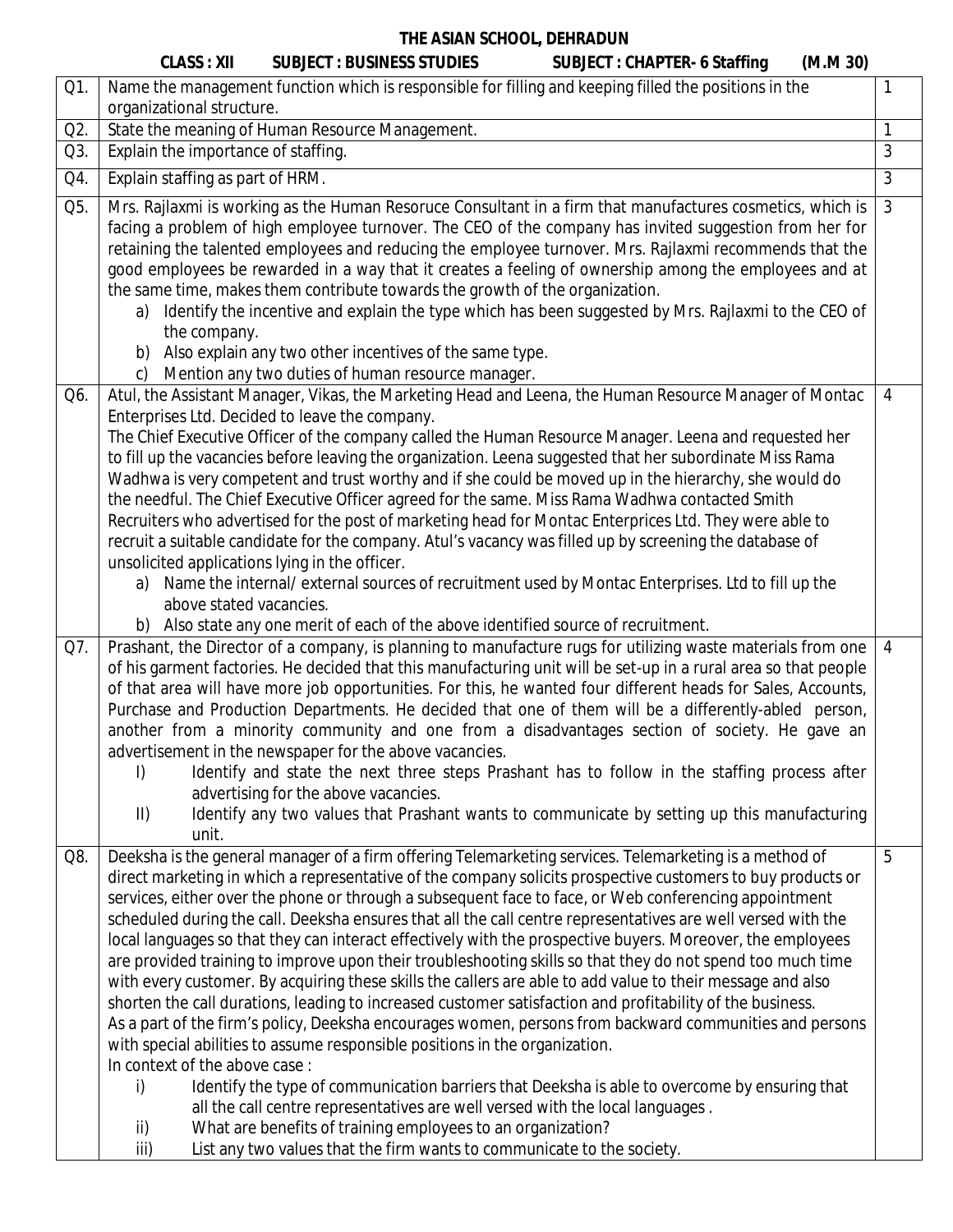| Q9 |     | Sunder Lal runs a security service providers agency. Considering that psychological testing is a critical step for   6 |  |
|----|-----|------------------------------------------------------------------------------------------------------------------------|--|
|    |     | judging the potential of the prospective candidates for a career in law enforcement, he uses various types of          |  |
|    |     | psychological tests as part of the selection processes. This is done to ensure that potential new officers are         |  |
|    |     | emotionally and psychologically suited to carry out the requirements of the job.                                       |  |
|    |     | In context of the above case:                                                                                          |  |
|    |     | Briefly outline any one more type of test that Sunder Lal may use to assess the potential of the                       |  |
|    |     | prospective candidates.                                                                                                |  |
|    | ii) | Briefly outline the steps involved in the selection process after conducting the assessment tests.                     |  |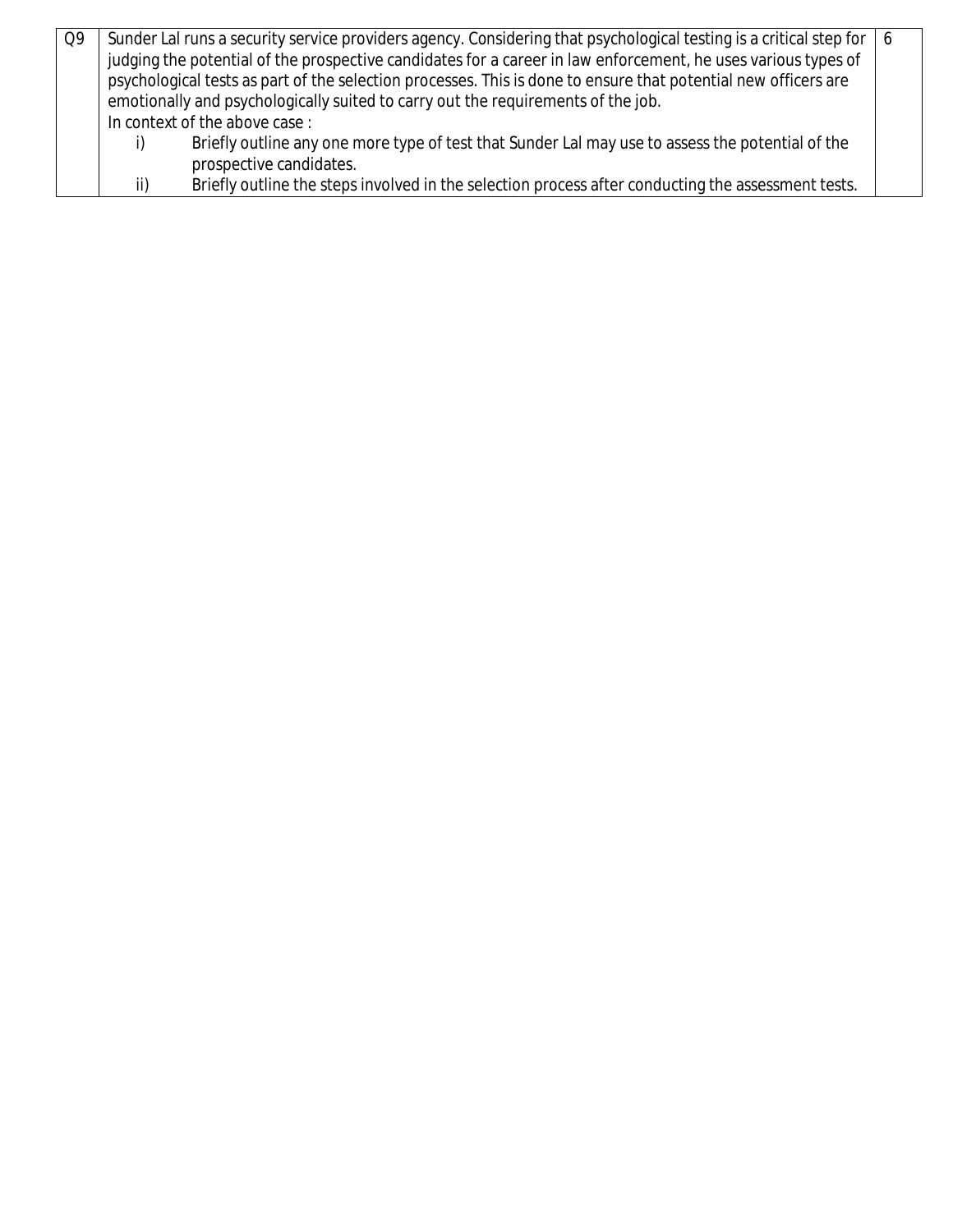|     | <b>CLASS: XII</b><br>SUBJECT : BUSINESS STUDIES CHAPTER- 7 Directing                                           |  | (M.M.30) |                |
|-----|----------------------------------------------------------------------------------------------------------------|--|----------|----------------|
| Q1. | Why is directing called a continuous process?                                                                  |  |          |                |
| Q2. | Differentiate between motive and motivators.                                                                   |  |          | $\mathbf{1}$   |
| Q3. | Arun is working in a multinational company in Gurgaon. He was running a temperature for the last many          |  |          | 3              |
|     | days. When his blood was tested, he was found to be positive for dengue with a very low platelet count.        |  |          |                |
|     | Therefore, he was admitted in a hospital and a blood transfusion was advised by the doctors. One of the        |  |          |                |
|     | colleagues sent a text message about it to his immediate superior Mr. Narain. Mr. Narain, in turn, sent a text |  |          |                |
|     | message to the employees of the organization requesting them to donate blood for Arun. When the General        |  |          |                |
|     | Manager came to know about it, he ordered for fumigation in the company premises and cleanliness of the        |  |          |                |
|     | surroundings.                                                                                                  |  |          |                |
|     | a) From the above paragraph, quote lines that indicate formal and informal communication.                      |  |          |                |
|     | b) State any two features of informal communication.                                                           |  |          |                |
|     | Identify any two values that are being communicated to society in the above case.<br>C)                        |  |          |                |
| Q4. | Samita had been working as an assistant manager with Johnson Enterprises for the last ten years. She was       |  |          | 3              |
|     | very popular amongst her colleagues because of her commitment and dedication towards work. When the            |  |          |                |
|     | manager senior to her retired, all her colleagues thought that now Samita would be promoted. But to            |  |          |                |
|     | everyone's surprise, the vacant post was filled by an outsider, Mrs. Rita. Samita felt demoralized and her     |  |          |                |
|     | performance started declining. She would absent herself often and could not meet her targets.                  |  |          |                |
|     | Mrs. Rita was a good leader who would not only instruct her subordinates but would also guide and inspire      |  |          |                |
|     | them. She notices Samita's behaviour and felt that her performance could be improved. She started              |  |          |                |
|     | involving Samita in the decision-making issues related to the organization and made her a part of a high level |  |          |                |
|     | joint-management committee. Samita was now punctual in office and her performance started improving.           |  |          |                |
|     | Identify the function of management being performed by Mrs. Rita.<br>i)                                        |  |          |                |
|     | Name the element of the above function of management which helped Rita improve Samita's<br>ii)                 |  |          |                |
|     | behaviour.                                                                                                     |  |          |                |
|     | iii)<br>State any three features of the element identified in (b) above.                                       |  |          |                |
| Q5. | Rajat, a sales manager, achieved his sales targets one month in advance. This achievement was displayed on     |  |          | 3              |
|     | the notice board and a certificate for the best performance was awarded to him by CEO of the company.          |  |          |                |
|     | a) Name the incentive provided to Rajat.                                                                       |  |          |                |
|     | b) Identify the type of incentive.                                                                             |  |          |                |
|     | c) List two other incentives of the type identified in part (b)                                                |  |          |                |
| Q6. | Yash has set up a small scale manufacturing unit for making varieties of low cost detergents. In order to      |  |          | $\overline{4}$ |
|     | market his product he has employed a team of five salesmen. Each salesman has been assigned specific           |  |          |                |
|     | areas in the city. He holds a meeting every month for determining the objectives to achieved during the        |  |          |                |
|     | coming month. A sales target is predetermined for each month which is mutually agreed by both Yash and         |  |          |                |
|     | his sales team. If the salesmen succeeds in reaching this target a bonus is paid out to all of them along with |  |          |                |
|     | the monthly salary.                                                                                            |  |          |                |
|     | In context of the above case:                                                                                  |  |          |                |
|     | What style of leadership is adopted by yash? Explain b y quoting lines from the para.<br>i)                    |  |          |                |
|     | Name the type of non financial incentive being offered to the salesmen by seeking their<br>ii)                 |  |          |                |
|     | involvement in deciding the monthly targets of the firm.                                                       |  |          |                |
| Q7. | Google Inc. is an American multinational corporation that is best known for running one of the largest search  |  |          | $\overline{4}$ |
|     | engines on the World Wide Web. Every day, 200 million people use it. Google was named the 2014 "Best           |  |          |                |
|     | Company to Work for' by the Great place to work institute and fortune magazine. The organization topped        |  |          |                |
|     | the list for the fifth time. The company hosts employee forums on all Fridays where there is an examination    |  |          |                |
|     | of the 20 most asked questions. Moreover, its employees can make use of any of a number of channels of         |  |          |                |
|     | expression to communicate their ideas and thoughts. Channels include Google + conversations, a wide            |  |          |                |
|     | variety of surveys, Fixits (24 hours sprints wholly dedicated to fixing a specific problem) and even direct    |  |          |                |
|     | emails to any of the Google leaders. '                                                                         |  |          |                |
|     | In the above context:                                                                                          |  |          |                |
|     | Identify the type of communication barrier being overcome by Google Inc. by providing a<br>i)                  |  |          |                |
|     | number of channels of expression to their employees to communicate their ideas and thoughts.                   |  |          |                |
|     | Briefly explain any two other types of communication barriers.<br>ii)                                          |  |          |                |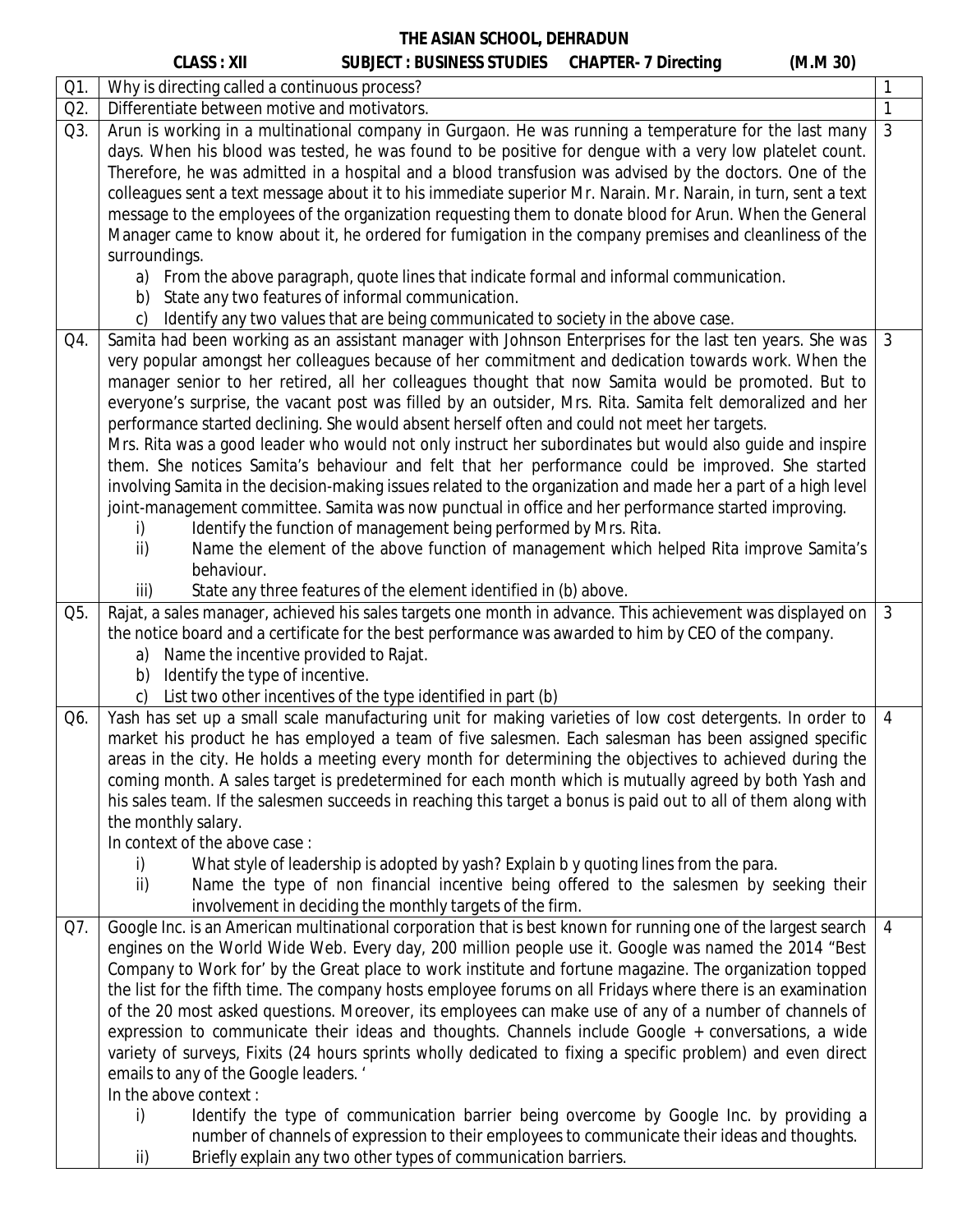| Q8.            | Roshan is the chief chef of 'Khidmat' restaurant located in the city of Bangaluru. The place is known for its<br>exquisite Mughalai cuisine especially mutton biryani and kababs. All the food is prepared under Roshan's<br>purview. The various activities in the kitchen are initiated in accordance to his instructions. He is very clear<br>and specific in issuing instructions o his subordinates in order to ensure smooth working of the department.<br>He personally oversees the method followed by the chefs for preparation of each dish. He misses no<br>opportunity to praise his subordinates for their good work. All his team members feel very happy and<br>satisfied under his direction. He provides constant guidance to them in order to improve upon its taste and<br>presentation and also encourages them to innovate and be more creative in their work.<br>In the above context:<br>Identify the various elements of directing mentioned in the above paragraph by quoting lines<br>from the paragraph.<br>Describe briefly any two points to highlight the importance of directing as a function of<br>ii)<br>management. | 5 |
|----------------|--------------------------------------------------------------------------------------------------------------------------------------------------------------------------------------------------------------------------------------------------------------------------------------------------------------------------------------------------------------------------------------------------------------------------------------------------------------------------------------------------------------------------------------------------------------------------------------------------------------------------------------------------------------------------------------------------------------------------------------------------------------------------------------------------------------------------------------------------------------------------------------------------------------------------------------------------------------------------------------------------------------------------------------------------------------------------------------------------------------------------------------------------------|---|
| Q <sub>9</sub> | Explain the Maslow's need theory of motivation.                                                                                                                                                                                                                                                                                                                                                                                                                                                                                                                                                                                                                                                                                                                                                                                                                                                                                                                                                                                                                                                                                                        | 6 |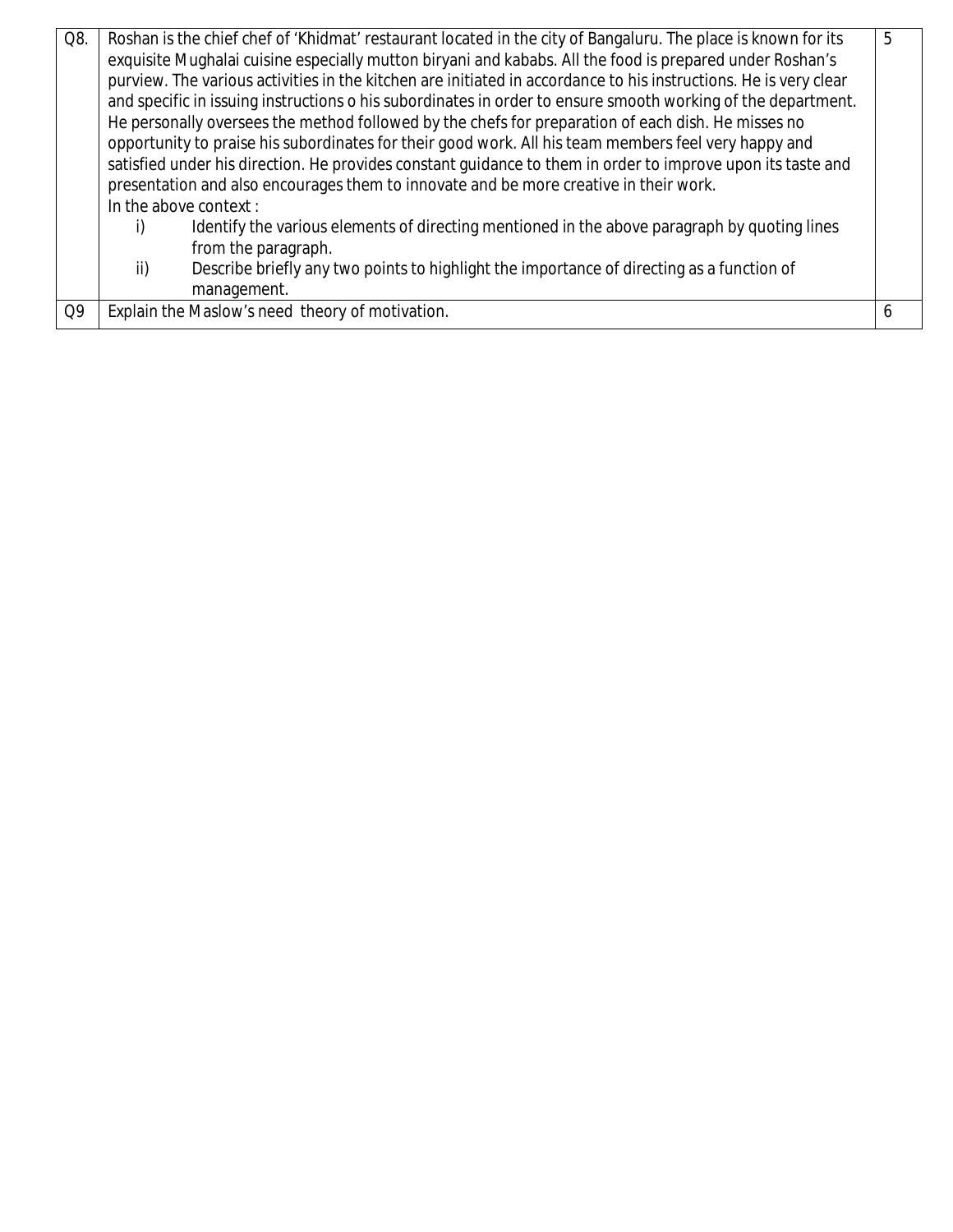|           | <b>CLASS: XII</b><br>(M.M.30)<br><b>SUBJECT : BUSINESS STUDIES CHAPTER-8 Controlling</b>                                                                                                                                                                                                                                                                                                                                                                                                                                                                                                                                                                                                                                                                                                                                                                                                                                                                                                                                                                             |                |
|-----------|----------------------------------------------------------------------------------------------------------------------------------------------------------------------------------------------------------------------------------------------------------------------------------------------------------------------------------------------------------------------------------------------------------------------------------------------------------------------------------------------------------------------------------------------------------------------------------------------------------------------------------------------------------------------------------------------------------------------------------------------------------------------------------------------------------------------------------------------------------------------------------------------------------------------------------------------------------------------------------------------------------------------------------------------------------------------|----------------|
| $Q1$ .    | Name the function of Management that includes measuring resources against corporate objectives.                                                                                                                                                                                                                                                                                                                                                                                                                                                                                                                                                                                                                                                                                                                                                                                                                                                                                                                                                                      | 1              |
| Q2.       | What is deviation?                                                                                                                                                                                                                                                                                                                                                                                                                                                                                                                                                                                                                                                                                                                                                                                                                                                                                                                                                                                                                                                   | 1              |
| Q3.       | Explain any three features of Controlling.                                                                                                                                                                                                                                                                                                                                                                                                                                                                                                                                                                                                                                                                                                                                                                                                                                                                                                                                                                                                                           | 3              |
| Q4.       | Explain any three limitations of Controlling.                                                                                                                                                                                                                                                                                                                                                                                                                                                                                                                                                                                                                                                                                                                                                                                                                                                                                                                                                                                                                        | 3              |
| Q5.       | 'A Ltd.' Is a large company engaged in assembling of air-conditioners. Recently the company had conducted<br>the 'Time' and 'Motion' study and concluded that on an average, worker can assemble ten air-conditioners<br>in a day. The target volume of the company in a day is assembling of 1,000 units of air-conditioners. The<br>company is providing attractive allowances to reduce labour turnover and absenteeism. All the workers are<br>happy. Even then the assembling of air-conditioners per day is 800 units only. To find out the reason, the<br>company compared actual performance of each worker and observed through CCTV that some of the<br>workers were busy in gossiping.<br>Identify the function of management discussed above.<br>a)<br>b) State the steps in the process of the function identified which are discussed in the above paragraph.                                                                                                                                                                                          | $\mathfrak{Z}$ |
| Q6.       | Rajeev and Sanjeev are managers in the same organization heading different units. While discussing about<br>the functions of management, Rajeev says that 'Planning is looking ahead whereas controlling is looking<br>back.' But Sanjeev says, 'You are wrong because planning is looking back whereas controlling is looking<br>ahead.' Both are giving reasons in favour of their statements. Explain the possible reasons given by both and<br>justify who is correct.                                                                                                                                                                                                                                                                                                                                                                                                                                                                                                                                                                                           | $\overline{4}$ |
| Q7.       | Raghav started a take away eating joint in a nearby market. His business was doing well. He ensured that the<br>food was properly cooked, a standard taste was maintained, packing of food was done effectively and the<br>orders were executed on time. But unfortunately he met with an accident and was advised three months<br>bed rest. In his absence, his cousin Rohit took charge of his business. When he resumed his work after three<br>months, he realized that his clientele had dropped. The people were not happy with the services as the<br>quality of food had deteriorated and the delivery time for orders had increased considerably. All this was<br>happening because most of his previous staff had left as Rohit used to adopt a very strict and authoritative<br>approach towards them.<br>In context of the above case:<br>List any two aspects about his business that Raghav was controlling in order to make it<br>i)<br>successful.<br>ii)<br>Explain briefly any two points to highlight the importance of the controlling function. | $\overline{4}$ |
| Q8.<br>Q9 | PQR Ltd, is engaged in manufacturing machine components. The target production is 200 units per day. The<br>company had been successfully attaining this target until two months ago. Over the last two months, it has<br>been observed that daily production varies between 150-170 units.<br>Identify the management function to rectify the above situation.<br>i)<br>Briefly state the procedure to be followed so that the actual production may come up to the<br>ii)<br>target production.<br>'Saurashtra' is a company involved in the export of indigenous food products like chutneys and pickles. It has<br>tied up with the small farmers in various states for sourcing of fruits and vegetable. In this way it helps the<br>small farmers to sell their produce at reasonable rates. The company follows a practice where only                                                                                                                                                                                                                         | ხ<br>6         |
|           | significant deviations from a budget or plan are brought to the attention of management. The degree of<br>deviations allowed in different categories in the budget are well defined in advance, along with appropriate<br>levels of management who will respond to the deviations in question. For example, a deviation of Rs 20,000<br>or more in purchase costs will be reported to the concerned department manager.<br>In context of the above case:<br>Identify the principle of management control adopted by the company. State the belief<br>i)<br>underlying this principle.<br>List any two values that the company wants so communicate to the society.<br>ii)                                                                                                                                                                                                                                                                                                                                                                                            |                |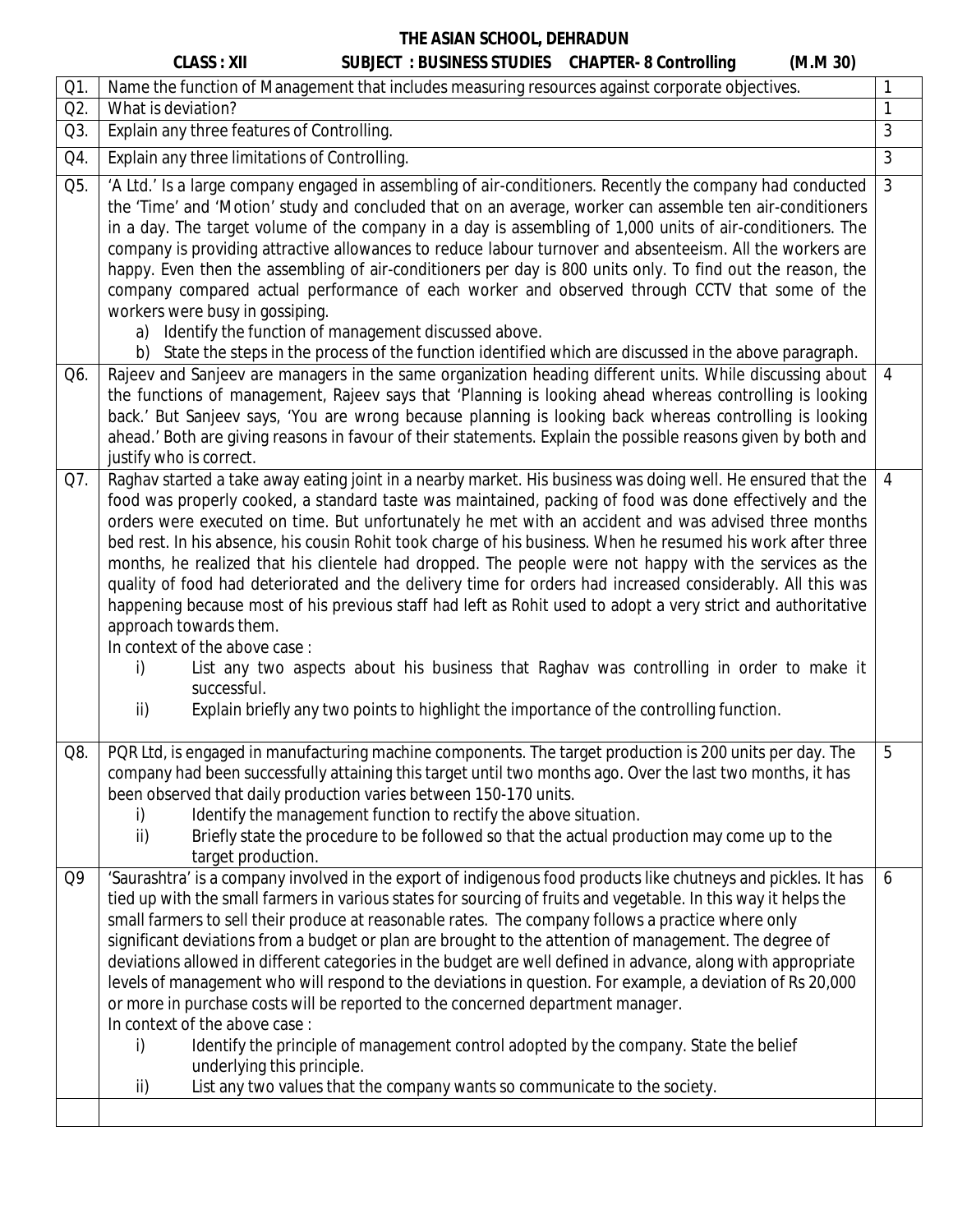|     | <b>CLASS: XII</b><br>SUBJECT: BUSINESS STUDIES CHAPTER- 9 Financial Management<br>(M.M 30)                                                                                                                                                                                                                                                                                                                                                                                                                                                                                                                                                                                                                                                                                                                                                                                                 |                |
|-----|--------------------------------------------------------------------------------------------------------------------------------------------------------------------------------------------------------------------------------------------------------------------------------------------------------------------------------------------------------------------------------------------------------------------------------------------------------------------------------------------------------------------------------------------------------------------------------------------------------------------------------------------------------------------------------------------------------------------------------------------------------------------------------------------------------------------------------------------------------------------------------------------|----------------|
| Q1. | State two purposes for which business finance may be required.                                                                                                                                                                                                                                                                                                                                                                                                                                                                                                                                                                                                                                                                                                                                                                                                                             |                |
| Q2. | Define trading on equity.                                                                                                                                                                                                                                                                                                                                                                                                                                                                                                                                                                                                                                                                                                                                                                                                                                                                  | $\mathbf{1}$   |
| Q3. | Amar is doing his transport business in Delhi. His buses are generally used for tourists going to Jaipur and Agra.                                                                                                                                                                                                                                                                                                                                                                                                                                                                                                                                                                                                                                                                                                                                                                         | $\mathfrak{Z}$ |
|     | Identify the working capital requirements of Amar. Give reasons to support your answer. Further, Amar wants                                                                                                                                                                                                                                                                                                                                                                                                                                                                                                                                                                                                                                                                                                                                                                                |                |
|     | to expand and diversify his transport business. Explain any two factors that will affect his fixed capital                                                                                                                                                                                                                                                                                                                                                                                                                                                                                                                                                                                                                                                                                                                                                                                 |                |
|     | requirements.                                                                                                                                                                                                                                                                                                                                                                                                                                                                                                                                                                                                                                                                                                                                                                                                                                                                              |                |
| Q4. | Arun is a successful businessman in the paper industry. During his recent visit to his friend's place in Mysore,<br>he was fascinated by the exclusive variety of incense sticks available there. His friend tells him that Mysore<br>region is known as a pioneer in the activity of Agarbathi manufacturing because it has a natural reserve of<br>forest products especially Sandalwood to provide for the base material used in production. Moreover, the<br>suppliers of other types of raw material needed for production follow a liberal credit policy and the time<br>required to manufacture incense sticks is relatively less. Considering the various factors, Arun decide to<br>venture into this line of business by setting up a manufacturing unit in Mysore.<br>In context of the above case:<br>Identify and explain the type of financial decision taken by Arun.<br>i) | $\mathbf{3}$   |
|     | ii)<br>Identify the three factors mentioned in the paragraph which are likely to affect the working capital<br>requirements of his business.                                                                                                                                                                                                                                                                                                                                                                                                                                                                                                                                                                                                                                                                                                                                               |                |
| Q5. | Bhuvan inherited a very large area of agricultural land in Haryana after the death of his grandfather. He plans<br>to sell this piece of land and use the money to set up a small scale paper factory to manufacture all kinds of<br>stationary items from recycled paper. Being an amateur in business, he decided to consult his friend Subhash<br>who works in a financial consultancy firm. Subhash helps him to prepare a blue print of his future business<br>operations on the basis of sales forecast in next five years. Based on these estimates, he helps Bhuvan to<br>assess the fixed and working capital requirements of business.<br>In context of the above case:                                                                                                                                                                                                          | $\mathbf{3}$   |
|     | Identify the type of financial service that Subhash has offered to Bhuvan.<br>i)<br>Briefly state any four points highlighting the importance of the type of financial service identified<br>ii)<br>in part (a)                                                                                                                                                                                                                                                                                                                                                                                                                                                                                                                                                                                                                                                                            |                |
| Q6. | Wooden Peripheral Pvt Ltd. Is counted among the top furniture companies in Delhi. It is known for offering<br>innovative designs and high quality furniture at affordable prices. The company deals in a wide product range<br>of home and office furniture through its eight showrooms in Delhi. The company is now planning to open five<br>new showrooms each in Mumbai and Banglore. In Banglore it intends to take the space for the showrooms on<br>lease whereas for opening showrooms in Mumbai, it has collaborated with a popular home furnishing brand,<br>'Creations'.<br>a) Identify the factors mentioned in the paragraph which are likely to affect the fixed capital                                                                                                                                                                                                      | $\overline{4}$ |
|     | requirements of the business for opening new showrooms both in Bangalore and Mumbai separately.<br>'With an increase in the investment in fixed assets, there is a commensurate increase in the working<br>b)                                                                                                                                                                                                                                                                                                                                                                                                                                                                                                                                                                                                                                                                              |                |
|     | capital requirement." Explain the statement with reference to the case above.                                                                                                                                                                                                                                                                                                                                                                                                                                                                                                                                                                                                                                                                                                                                                                                                              |                |
| Q7. | Wireworks Ltd is a company manufacturing different kinds of wires. Despite fierce competition in the industry,<br>it has been able to maintain stability in its earnings and as a policy, uses 30% of its profits to distribute<br>dividends. The small investors are very happy with the company as it has been declaring high and stable<br>dividend over past five years.<br>In context of the above case:                                                                                                                                                                                                                                                                                                                                                                                                                                                                              | $\overline{4}$ |
|     | State any one reason because of which the company has been able to declare high dividend by<br>i)<br>quoting line from the paragraph.                                                                                                                                                                                                                                                                                                                                                                                                                                                                                                                                                                                                                                                                                                                                                      |                |
|     | Why do you think small investors are happy with the company for declaring stable dividend?<br>ii)                                                                                                                                                                                                                                                                                                                                                                                                                                                                                                                                                                                                                                                                                                                                                                                          |                |
| Q8. | Visions Ltd is a renowned multiplex operator in India. Presently, it owns 234 screens in 4.5 properties at 20<br>locations in the country. Considering the fact that the there is a growing trend among the people to spend<br>more of their disposable income on entertainment, two years back the company had decided to add more<br>screens to its existing set up and increase facilities to enhance leisure, food chains etc. It had then floated an<br>initial public offer of equity shares in order to raise the desired capital. The issue was fully subscribed and paid.<br>Over the years, the sales and profits of the company have increased tremendously and it has been declaring<br>higher dividend and the market price of its shares has increased manifolds.<br>In context of the above case:                                                                           | 5              |
|     | Name the different kinds of financial decisions taken by the company by quoting liens from the<br>i)                                                                                                                                                                                                                                                                                                                                                                                                                                                                                                                                                                                                                                                                                                                                                                                       |                |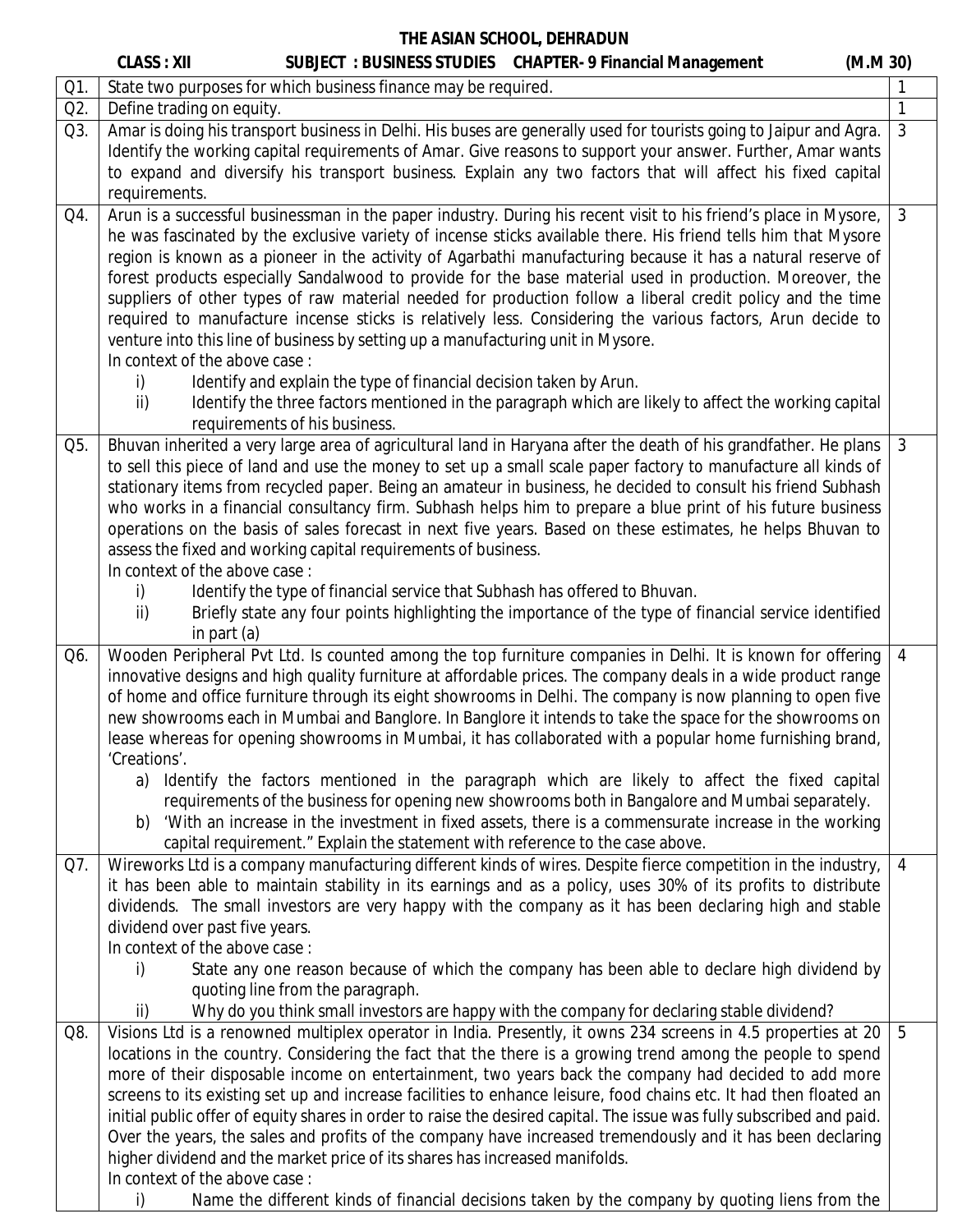|    | paragraph.<br>Do you think the financial management team of the company has been able to achieve its prime<br>ii)<br>objective? Why or why not? Give a reason in support of your answer.                                                                                                                                                                                                                                                                                                                                                                                                                                                                                                  |  |
|----|-------------------------------------------------------------------------------------------------------------------------------------------------------------------------------------------------------------------------------------------------------------------------------------------------------------------------------------------------------------------------------------------------------------------------------------------------------------------------------------------------------------------------------------------------------------------------------------------------------------------------------------------------------------------------------------------|--|
| Q9 | Vivo Ltd is a company manufacturing textiles. It has a share capital of Rs 60 lakhs. The earning per share in the   6<br>previous year as Rs 0.50. For diversification, the company requires an additional capital of Rs 40 lakhs. The<br>company raised by issuing 10% debentures for the same. During the current year, the company earned a profit<br>of Rs 8 lakhs on the capital employed. It paid tax @ 40%.<br>a) State whether the shareholdesr gained a lost, in respect of earning per share on diversification. Show<br>your calculations clearly.<br>b) Also, state any three factors that favour the issue of debentures by the company as part of its capital<br>structure. |  |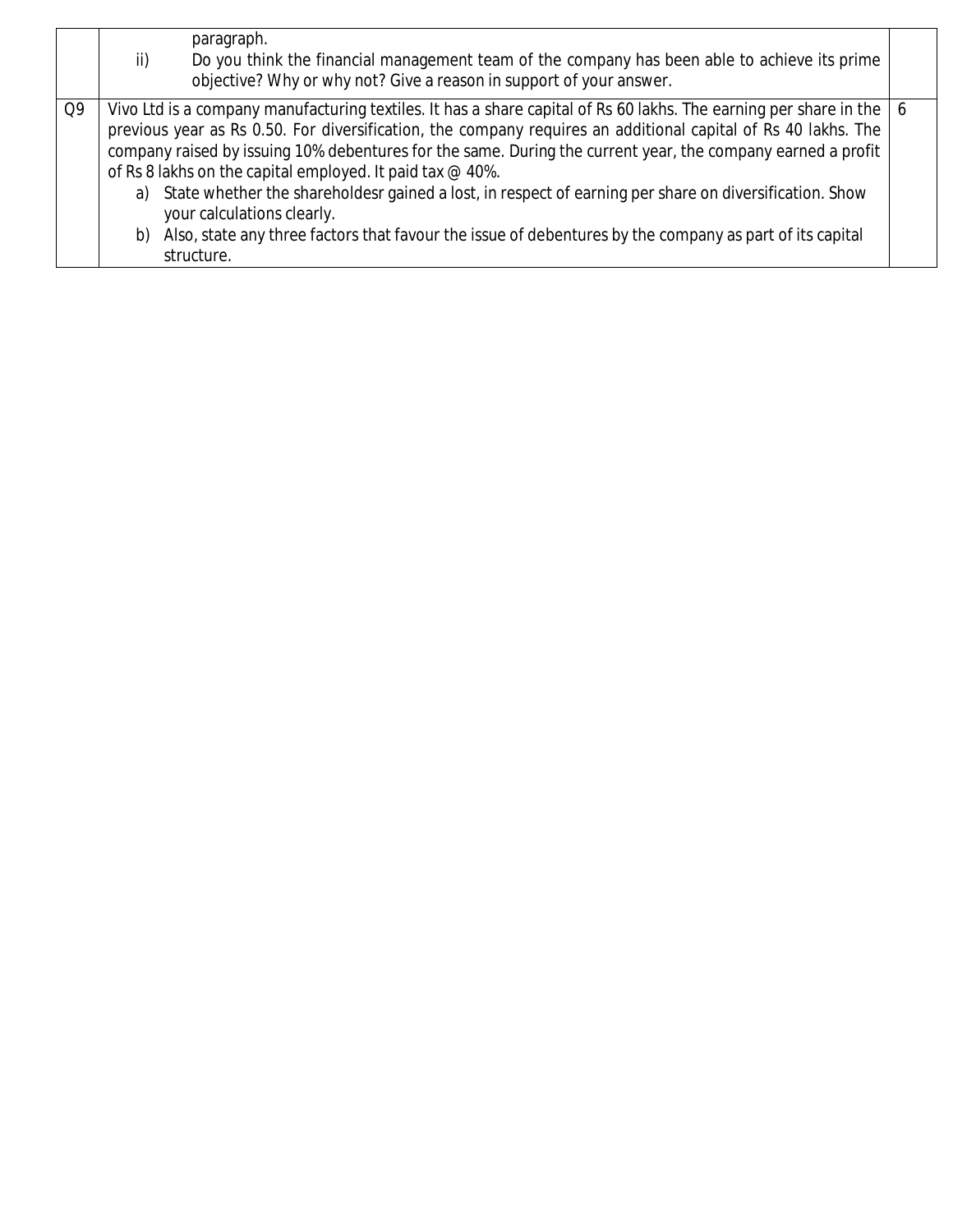|     | <b>CLASS: XII</b>                                                  |                                                               | <b>SUBJECT : BUSINESS STUDIES CHAPTER-10 Financial Market</b>                                                                                                                                                         | (M.M.30) |                |
|-----|--------------------------------------------------------------------|---------------------------------------------------------------|-----------------------------------------------------------------------------------------------------------------------------------------------------------------------------------------------------------------------|----------|----------------|
| Q1. | What is financial intermediation?                                  |                                                               |                                                                                                                                                                                                                       |          | 1              |
| Q2. |                                                                    |                                                               | Reshu's father has gifted her the shares of a large cement company with which he had been working. The                                                                                                                |          | $\mathbf{1}$   |
|     |                                                                    |                                                               | securities were in physical form. She already has a bank account and does not possess any other forms of                                                                                                              |          |                |
|     |                                                                    |                                                               | securities. She wished to sell the shares and approached a registered broker for the purpose. Mention one                                                                                                             |          |                |
|     | mandatory detail which she will have to provide with the broker.   |                                                               |                                                                                                                                                                                                                       |          |                |
| Q3. |                                                                    |                                                               | Mr. Vikas Mehra was the Chairman of IBM Bank. The bank was earning good profits. Shareholders were                                                                                                                    |          | $\mathfrak{Z}$ |
|     |                                                                    |                                                               | happy as the bank was paying regular dividends. The market price of their shares was also steadily rising. The                                                                                                        |          |                |
|     |                                                                    |                                                               | bank was about to announce the taking over of UK Bank. Mr. Vikas Mehra knew that the share price of IBM                                                                                                               |          |                |
|     |                                                                    |                                                               | Bank would rise on this announcement. Being a part of the bank, he was not allowed to buy shares of the                                                                                                               |          |                |
|     |                                                                    |                                                               | bank. He called one of his rich friends Mukand and asked him to invest Rs 4 crores in the shares of his bank                                                                                                          |          |                |
|     | promising him the capital gains.                                   |                                                               |                                                                                                                                                                                                                       |          |                |
|     |                                                                    |                                                               | As expected, after the announcement, the share prices went up by 50% and the market price of Mukand's<br>shares was now Rs 6 crore. Mukand earned a profit of Rs 2 crores. He gave Rs 1 crore to Vikas Mehra and kept |          |                |
|     |                                                                    |                                                               | Rs 1 crore with him. On regular inspection and by conducting enquiries of the brokers involved, the Securities                                                                                                        |          |                |
|     |                                                                    |                                                               | and Exchange Board of India (SEBI) was able to detect this irregularity. SEBI imposed a heavy penalty on Vikas                                                                                                        |          |                |
|     |                                                                    |                                                               | Mehra. Quoting lines from the above paragraph, Identify and state any two functions performed by the SEBI                                                                                                             |          |                |
|     | in the above case.                                                 |                                                               |                                                                                                                                                                                                                       |          |                |
| Q4. |                                                                    |                                                               | Mission Coach Ltd is a large creditworthy company that manufactures coaches for the Indian Railways. It now                                                                                                           |          | $\mathfrak{Z}$ |
|     |                                                                    |                                                               | wants to export these coaches to other countries and decides to invest in new hi-tech machines. Since the                                                                                                             |          |                |
|     |                                                                    |                                                               | investment is large, it requires long-term finance. In decides to raise funds by issuing equity shares. The issue                                                                                                     |          |                |
|     |                                                                    |                                                               | of equity shares involves huge floatation cost. To meet the expenses of floatation cost, the company decides                                                                                                          |          |                |
|     | to tap the money market.                                           |                                                               |                                                                                                                                                                                                                       |          |                |
|     |                                                                    |                                                               | a) Name and explain the money= market instrument the company can use for the above purpose.                                                                                                                           |          |                |
|     |                                                                    |                                                               | b) What is the duration for which the company can get funds through these instruments?                                                                                                                                |          |                |
|     |                                                                    | State any other purpose of which this instrument can be used. |                                                                                                                                                                                                                       |          |                |
| Q5. |                                                                    |                                                               | The SEBI has imposed a penalty of Rs 7,269.5 crore on Pearls Agrotech Corporation Limited (PACL) and its four                                                                                                         |          | 3              |
|     |                                                                    |                                                               | directors- Tarlochan Singh, Sukhdev Singh, Gurmeet Singh and Subrata Bhattacharya who had mobilized funds                                                                                                             |          |                |
|     |                                                                    |                                                               | from the general public through illegal collective investment schemes in the name of purchase and                                                                                                                     |          |                |
|     |                                                                    |                                                               | development of agriculture land. While imposing the penalty, the biggest in its history. Securities and<br>Exchange Board of India (SEBI) said the company deserved 'maximum penalty' for duping the common man.      |          |                |
|     |                                                                    |                                                               | Its Prevention of Fraudulent and Unfair Trade Practice Regulations provides for 'severe to severe penalties'                                                                                                          |          |                |
|     |                                                                    |                                                               | for dealing with such violations. As per SEBI norms, It can impose a penalty of Rs 25 crore or three times of                                                                                                         |          |                |
|     |                                                                    |                                                               | the profit made by indulging in fraudulent and unfair trade practices and in the present case, the regulator                                                                                                          |          |                |
|     | has imposed a fine equivalent of three times of the illicit gains. |                                                               |                                                                                                                                                                                                                       |          |                |
|     | In the context of the above case:                                  |                                                               |                                                                                                                                                                                                                       |          |                |
|     | State the objectives of setting up SEBI.<br>i)                     |                                                               |                                                                                                                                                                                                                       |          |                |
|     | ii)                                                                |                                                               | Identify the type of function performed by SEBI by quoting lines from the paragraph.                                                                                                                                  |          |                |
| Q6. |                                                                    |                                                               | Incorporated in 1990, Raju Dairy Ltd, is one of the leading manufacturers and marketers of diary-based                                                                                                                |          | 4              |
|     |                                                                    |                                                               | branded foods in India, In the initial years, its operations were restricted only to collection and distribution of                                                                                                   |          |                |
|     |                                                                    |                                                               | milk. But, over the years it has gained a reasonable market share by offering a diverse range of diary based                                                                                                          |          |                |
|     |                                                                    |                                                               | products including fresh milk, flavoured yogurt, ice cream, butter milk, cheese, ghee, milk powders etc. In                                                                                                           |          |                |
|     |                                                                    |                                                               | order to raise capital to finance its expansion plans, Raju Dairy Ltd. Has decided to approach capital market                                                                                                         |          |                |
|     |                                                                    |                                                               | through a mix of Offer for sale of Rs 4 crore shares and a public issue of Rs 2 crore shares.                                                                                                                         |          |                |
|     | In context of the above case:                                      |                                                               |                                                                                                                                                                                                                       |          |                |
|     | i)<br>ii)                                                          |                                                               | Name and explain the segment of capital market being approached by the company.<br>Identify the two methods of floatation used by the company to raise the required capital. Give                                     |          |                |
|     | one difference between them.                                       |                                                               |                                                                                                                                                                                                                       |          |                |
| Q7. |                                                                    |                                                               | Ragu works as a waiter in a five star hotel in Mumbai. While serving the customer he ever hears him at the                                                                                                            |          | $\overline{4}$ |
|     |                                                                    |                                                               | table saying that the he has made profits higher than expected by investing in securities market. So, Ragu also                                                                                                       |          |                |
|     |                                                                    |                                                               | decides to make a nominal investment from his savings in the stock market in pursuit of higher gains.                                                                                                                 |          |                |
|     | In context of the above case:                                      |                                                               |                                                                                                                                                                                                                       |          |                |
|     |                                                                    |                                                               | As a financial consultant, make him aware of the steps involved in the working of a Demat System.                                                                                                                     |          |                |
|     |                                                                    |                                                               |                                                                                                                                                                                                                       |          |                |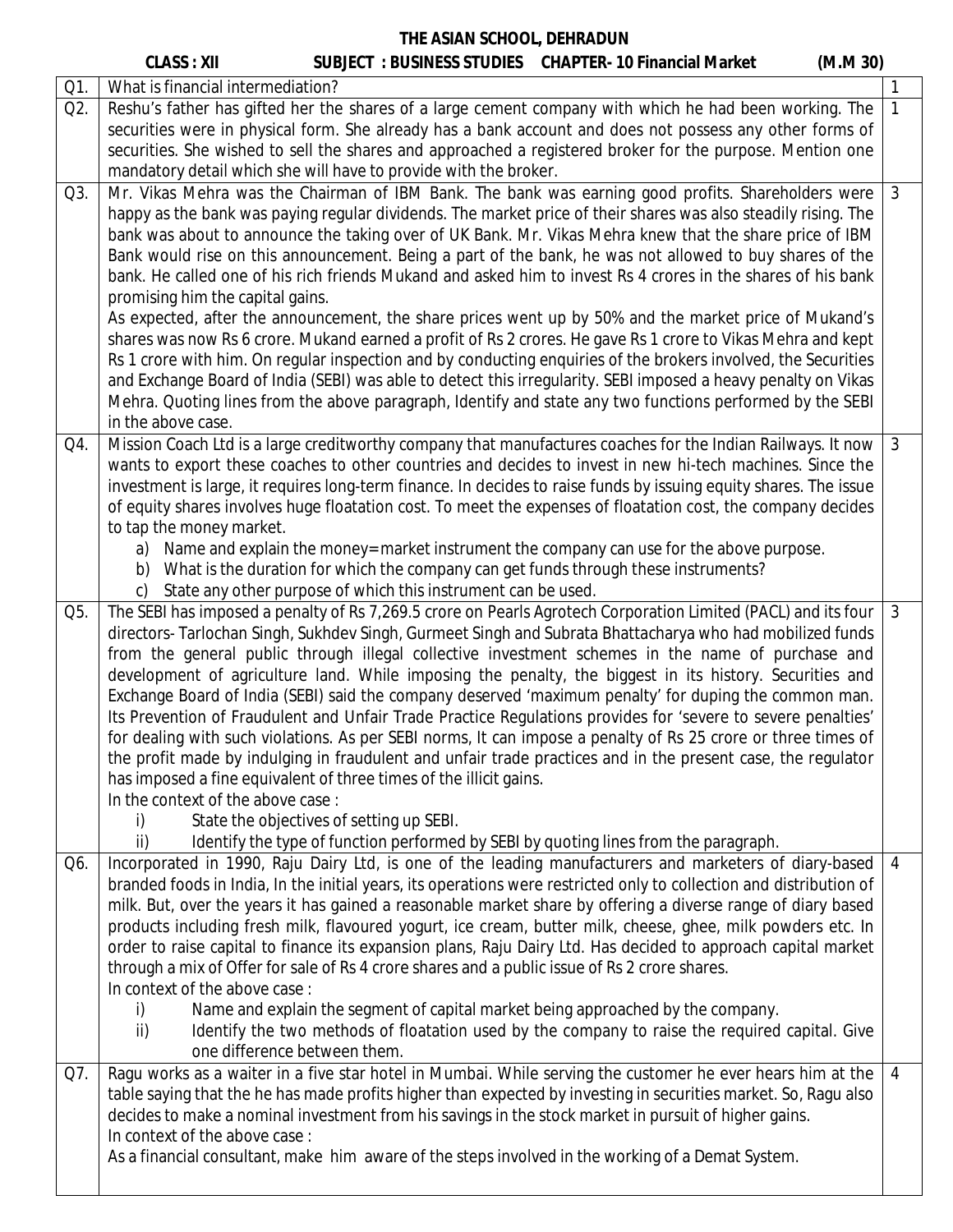| Q8. | late grandfather.                                                                                                                                                                                                                                                                                                                                                                                                                                                                                                                                                                      | Supriya's grandmother who was unwell, called her and gave her a gift packet, Supriya opened the packet and<br>saw many crumpled share certificates inside. Her grandmother told her that they had been left behind by her<br>As no trading is now done in physical form, Supriya wants to know the process by adopting which she is in a<br>position to deal with these certificates.<br>a) Identify and state the process.<br>b) Also, give two reasons to Supriya why dealing with shares in physical form has been stopped. | 5 |
|-----|----------------------------------------------------------------------------------------------------------------------------------------------------------------------------------------------------------------------------------------------------------------------------------------------------------------------------------------------------------------------------------------------------------------------------------------------------------------------------------------------------------------------------------------------------------------------------------------|--------------------------------------------------------------------------------------------------------------------------------------------------------------------------------------------------------------------------------------------------------------------------------------------------------------------------------------------------------------------------------------------------------------------------------------------------------------------------------------------------------------------------------|---|
| Q9  | Madhav's is one of the India's most trusted brands in Indian sweets and snacks segment. The company has<br>manufacturing plants in Kota, Kanpur, New Delhi, and Mumbai. Madhav's has its own retail chain stores and a<br>range of restaurants in these cities. Now the company plans to extend its business in 12 more cities in India.<br>In order to raise the funds, its directors have decided to float a public issue through prospectus. Besides, it<br>intends to raise money to meet the floatation costs in terms of brokerage, underwriting commission,<br>advertising etc. |                                                                                                                                                                                                                                                                                                                                                                                                                                                                                                                                |   |
|     |                                                                                                                                                                                                                                                                                                                                                                                                                                                                                                                                                                                        | In context of the above case:                                                                                                                                                                                                                                                                                                                                                                                                                                                                                                  |   |
|     | i)                                                                                                                                                                                                                                                                                                                                                                                                                                                                                                                                                                                     | What is the other name used for the funds required to meet floatation costs?                                                                                                                                                                                                                                                                                                                                                                                                                                                   |   |
|     | ii)                                                                                                                                                                                                                                                                                                                                                                                                                                                                                                                                                                                    | Describe briefly the short term instrument popularly used by the companies to raise for the funds<br>required to meet floatation costs. Who can issue them?                                                                                                                                                                                                                                                                                                                                                                    |   |
|     | iii)                                                                                                                                                                                                                                                                                                                                                                                                                                                                                                                                                                                   | Distinguish between the two types of financial markets that the company intends to approach to<br>meet its financial needs.                                                                                                                                                                                                                                                                                                                                                                                                    |   |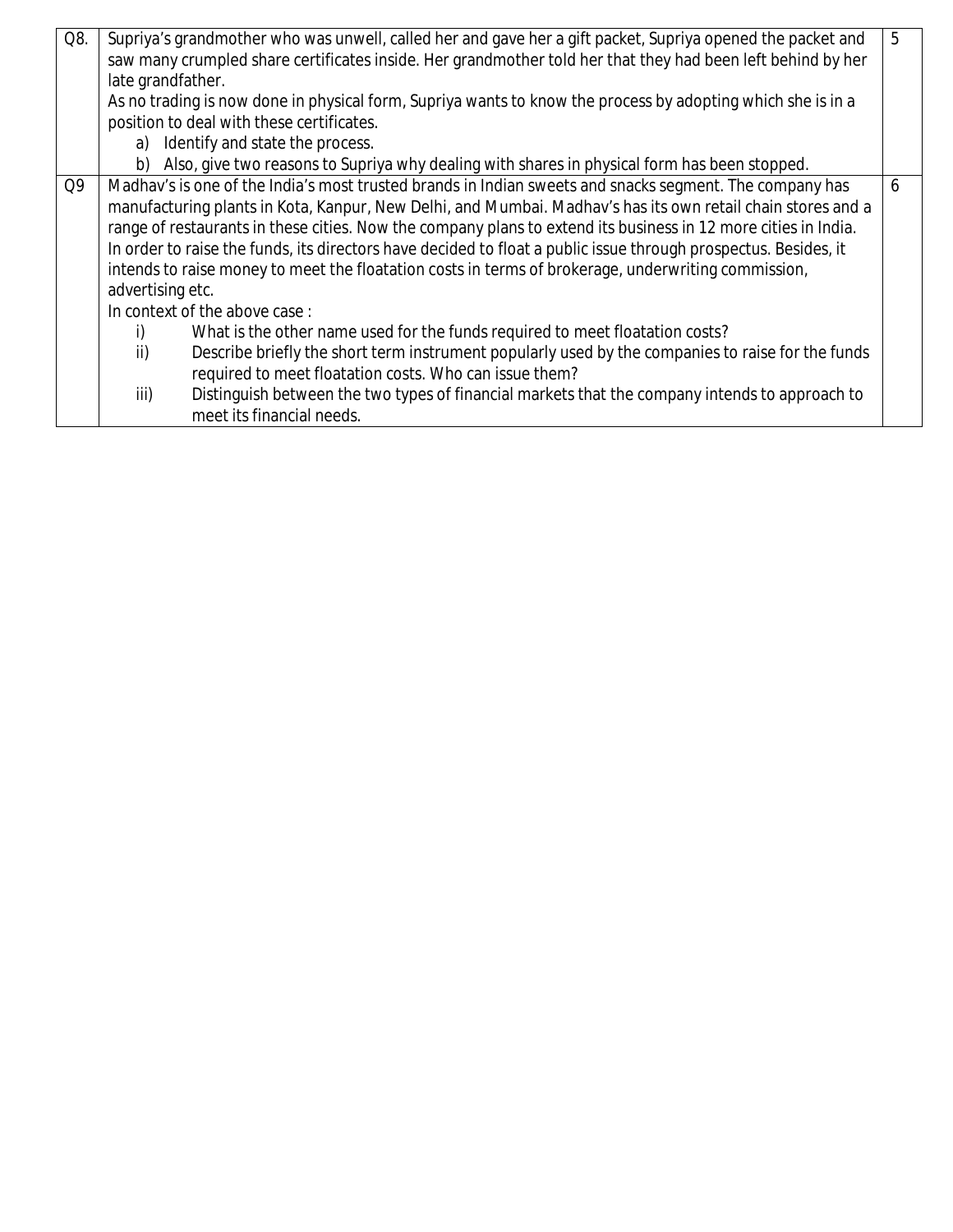# **CLASS : XII SUBJECT : BUSINESS STUDIES CHAPTER- 11 (M.M 30)**

| Q1. | State the main objective of marketing.                                                                                                                                                                                                                                                                                                                                                                                                                                                                                                                                                                                                                                                                                                                                                                                                                                                                                                                                                                                                                                                    |                |  |
|-----|-------------------------------------------------------------------------------------------------------------------------------------------------------------------------------------------------------------------------------------------------------------------------------------------------------------------------------------------------------------------------------------------------------------------------------------------------------------------------------------------------------------------------------------------------------------------------------------------------------------------------------------------------------------------------------------------------------------------------------------------------------------------------------------------------------------------------------------------------------------------------------------------------------------------------------------------------------------------------------------------------------------------------------------------------------------------------------------------|----------------|--|
| Q2. | What is grading?                                                                                                                                                                                                                                                                                                                                                                                                                                                                                                                                                                                                                                                                                                                                                                                                                                                                                                                                                                                                                                                                          |                |  |
| Q3. | Distinguish between marketing and selling?                                                                                                                                                                                                                                                                                                                                                                                                                                                                                                                                                                                                                                                                                                                                                                                                                                                                                                                                                                                                                                                | 3              |  |
| Q4. | Amar is engaged in the manufacturing of refrigerators. He surveyed the market and found that customers<br>need a refrigerator with a separate provision of water cooler in it. He decided and launched the same<br>refrigerator in the market. Identify and explain the marketing philosophy involved.                                                                                                                                                                                                                                                                                                                                                                                                                                                                                                                                                                                                                                                                                                                                                                                    | 3              |  |
| Q5. | 'An important task in the marketing of goods relates to designing a label as its provides useful and detailed<br>information about a product.' In the light of the above statement, draw a label for a 'liquid soap' and<br>highlight the important information to be provided on it.                                                                                                                                                                                                                                                                                                                                                                                                                                                                                                                                                                                                                                                                                                                                                                                                     | $\mathbf{3}$   |  |
| Q6. | ABC Crackers Ltd, a fire-cracker manufacturing company, launched some new products on the eve of Diwali<br>in the market which attracted many buyers. To meet the increasing demand, the company employed people<br>from nearby villages where there was a lot of unemployment. Because of the good behavior of the<br>management with the employees, more and more people wanted to join the company. As the products<br>were in great demand in the market. A competitor initiated the products. The products of the competitor<br>were not accepted by the consumers as it was a status symbol to buy the products of ABC Crackers Ltd.<br>Because of their quality.<br>Identify and explain the product- related decision because of which consumers preferred the<br>i)<br>products of ABC Crackers Ltd.<br>ii)<br>Also, identify any two values which ABC Crackers Ltd. Wanted to communicate to the society.                                                                                                                                                                       | $\overline{4}$ |  |
| Q7. | Radha found a worm crawling out of newly opened tetra pack of juice manufactured by a reputed company,<br>Zest Ltd. She went back to the shopkeeper from whom the pack was purchased who directed her to call up<br>the customer care centre. When all her efforts fell free, she went to a consumer activist, group to seek<br>advice. The group decided to help Radha and take measures to impose restrictions on the sales of the firm's<br>products of the particular batch and urge customers to refrain from buying the products of the company.<br>Zest Ltd lost its image in the market. The CEO gave the responsibility of bringing back the lost image of the<br>company to the manager.<br>Identify the concept of marketing management which will help the manager to get the firm out<br>i)<br>of the above crisis.                                                                                                                                                                                                                                                          | $\overline{4}$ |  |
| Q8. | Also explain the role of above identified concept by stating any two points.<br>ii)<br>'Haldiram' is a famous chain selling a large variety of products in the Indian market, their products include<br>chips, biscuits, sweets and squashes. It charges a comparatively higher price than its competitors as it sells<br>quality products. Besides, it offers regular discounts to its customers and easy credit terms to its retailers. It<br>has five of its own retail shops. It also sells its products through various grocery stores so that the products<br>are made available to customers at the right quantity and at the right time. In regularly uses different<br>communication tools to increases its sales.<br>The above paragraph describes the combination of variables used by Haldiram to prepare its market<br>offering. Identify and explain the variables.                                                                                                                                                                                                         | 5              |  |
| Q9. | Reema, Vibha and Ratna are three women entrepreneurs who are engaged in dealing with handicraft goods<br>under the brand names 'Gujkriti' through a chain of retail outlets at five different places in Delhi. They<br>outsource all their products from tribal and rural women in the state of Rajasthan. Reema is of the opinion<br>that in order to increase the sale of their products, they should advertise about it on television. But, Ratna is<br>arguing that advertisement expenses will add to cost of operation. Whereas Vibha is insisting that they<br>should set up an online portal to market their products across the globe.<br>In the context of above case:<br>Identify the tool of promotion being taken into consideration by Reema by quoting lines from<br>i)<br>the paragraph.<br>How is the channel of distribution being suggested by Vibha different from the channel of<br>ii)<br>distribution being used by them presently?<br>Do you think that Ratna is justified in her argument that advertisement expenses will add to cost<br>iii)<br>of operations? | 6              |  |